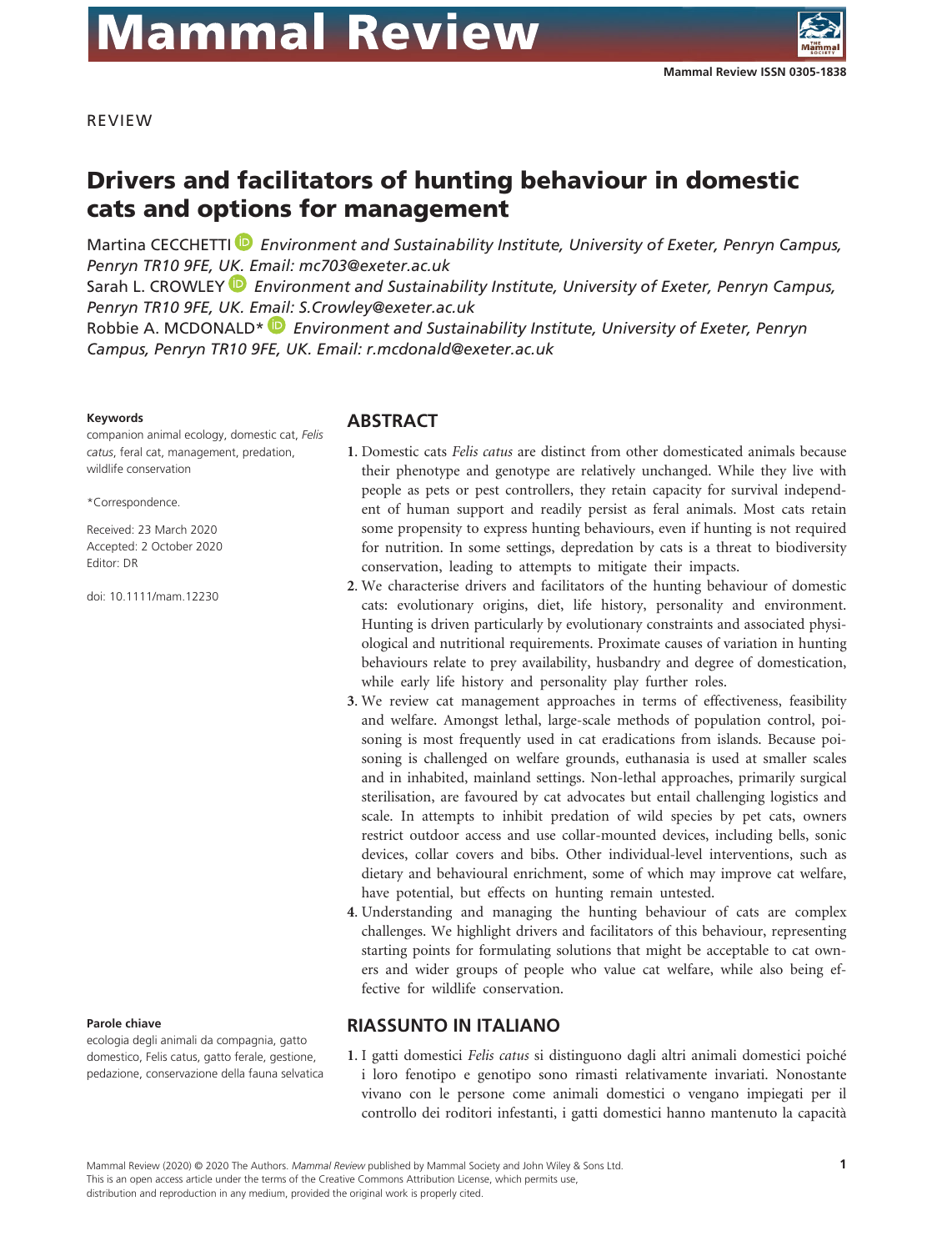di sopravvivere indipendentemente dal supporto umano, e possono facilmente persistere come animali ferali (rinselvatichiti). La maggior parte dei gatti ha mantenuto una certa propensione alla caccia, nonostante questa non sia necessaria a sopperire a esigenze nutrizionali. In determinati ecosistemi la massiccia predazione da parte dei gatti rappresenta una minaccia per la conservazione della biodiversità, determinando quindi la necessità di adottare soluzioni per mitigare i possibili effetti negativi.

- **2**. In questo studio vengono caratterizzati i fattori chiave che inducono i gatti domestici a cacciare, nonché quelli che ne facilitano l'espressione: le origini evolutive, il regime alimentare, le esperienze fatte nel corso della vita, la personalità e l'ambiente. Il comportamento di caccia è primariamente determinato da vincoli evolutivi e da fabbisogni fisiologici e nutrizionali ad esso associati. Le cause prossime coinvolte nelle variazioni di tale comportamento sono legate alla disponibilità di prede, dal metodo di allevamento del gatto e dal suo grado di addomesticamento; le esperienze fatte nei primi mesi di vita e la personalità del gatto ricoprono anch'essi un ruolo importante.
- **3**. Abbiamo revisionato i diversi approcci impiegati nella gestione dei gatti in termini di efficacia, fattibilità e benessere. Tra i metodi letali impiegati su larga scala nel controllo di popolazione, l'avvelenamento è risultato essere quello più frequentemente utilizzato per l'eradicazione dei gatti dalle isole. Poiché l'avvelenamento è contestato per motivi legati al benessere, su scala più piccola e in posti abitati sulla terraferma viene preferita l'eutanasia. Gli approcci non letali, in particolare la sterilizzazione chirurgica, sono favoriti dai sostenitori dei diritti dei gatti, ma implicano complicazioni sul piano logistico e risultano comunque essere di portata più limitata. Nel tentativo di inibire la predazione dei gatti domestici sulle specie selvatiche, i proprietari ne limitano l'accesso all'esterno e utilizzano dispositivi che si attaccano ai collari, come campanelle, dispositivi sonori, copri collari colorati e bavagli ingombranti. Altri interventi a livello individuale come, ad esempio, l'arricchimento alimentare e quello comportamentale hanno un potenziale (alcuni potrebbero incrementare il benessere del gatto stesso), ma gli effetti sul comportamento di caccia non sono stati ancora testati.
- **4**. La comprensione e la gestione del comportamento di caccia dei gatti rappresentano delle sfide complesse. Il presente lavoro evidenzia i fattori che guidano e quelli che facilitano tale comportamento, che rappresentano i punti di partenza per formulare soluzioni che potrebbero essere accettate dai proprietari dei gatti e da tutte le persone che ne valorizzano il benessere, e che al contempo siano efficaci nel salvaguardare gli animali selvatici.

### **INTRODUCTION**

Relationships between domestic cats *Felis catus* and people have evolved over millennia (Serpell 2014). Conflict among people about cats is prevalent in some societies, where human populations have been crudely divided into those who value cats as companions and pest controllers, and those who value wildlife and are concerned about cats as predators and invasive pests (van Heezik 2010, Marra & Santella 2016, Loss et al. 2018). Although vibrantly expressed in contemporary debate, this duality in popular characterisations of cats and their impacts is associated with a more fundamental tension between natural

selection for predatory independence in the wild and artificial selection for affectionate dependence in companion animals (Crowley et al. 2020a).

Cat populations encompass degrees of domestication, varying from one individual to another, as well as with local ecological and cultural conditions (Turner & Bateson 2014). Arguably, complete domestication, consisting of high-level dependence and anthropogenic control of breeding, is apparent only in some pedigree breeds (Bradshaw et al. 1999). Several terminologies are used to describe the degree of domestication of individual cats and, to some extent, their populations, primarily based on their degree of dependence upon humans: Bradshaw et al.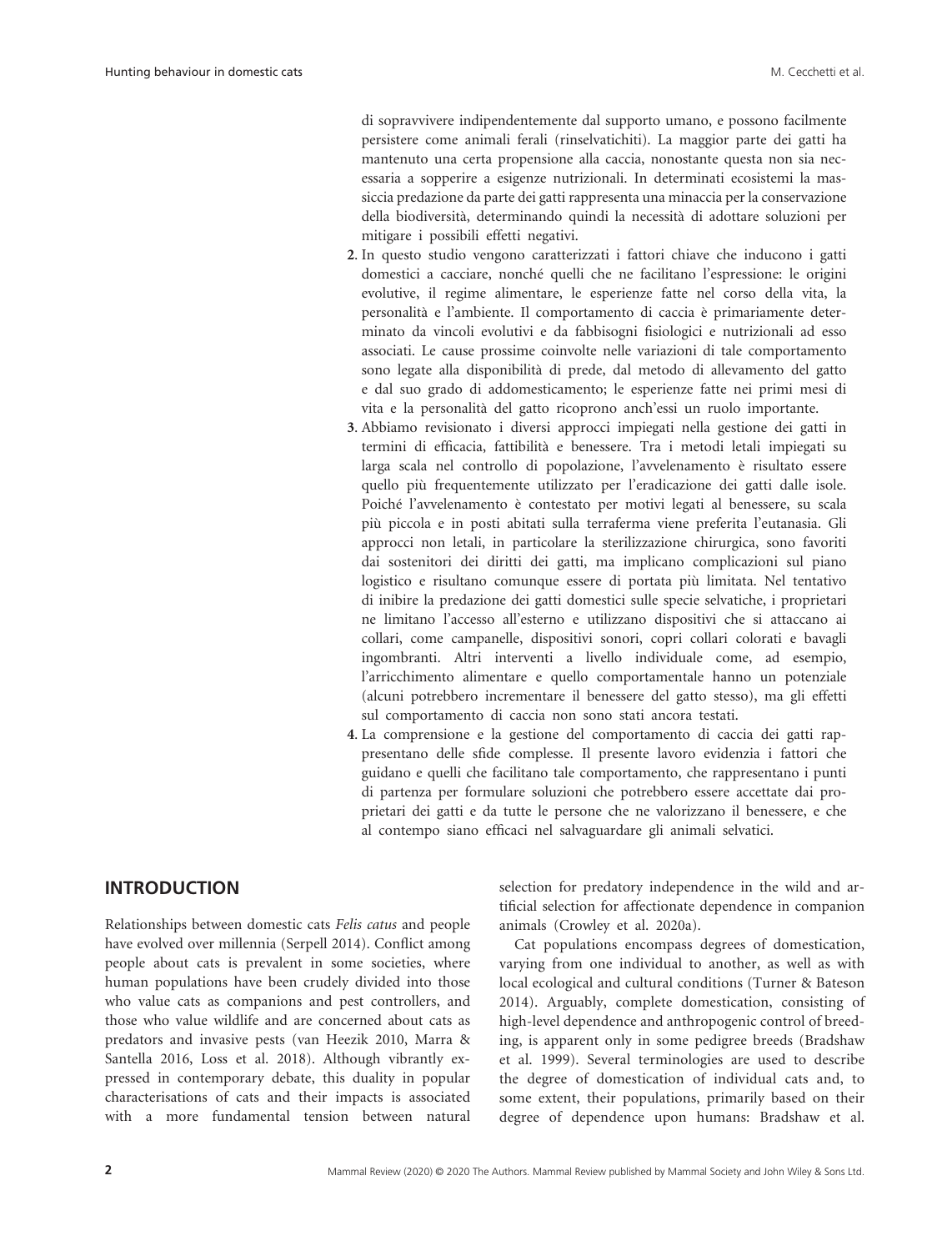(1999) define pedigree, pet, semi-feral, feral and pseudowild cats, while Sparkes et al. (2013) distinguish household, stray or abandoned, street or community, and feral cats. The lack of a uniform definition is clear, for example, in the varying use of the term 'feral', in different countries. In New Zealand and on other islands where cats are perceived as invasive, feral refers to cat populations living and breeding in a wild state (Farnworth et al. 2010). By contrast, in the USA, feral refers to abandoned, stray or unowned cats (Loyd & Hernandez 2012). We follow our earlier classification (Crowley et al. 2020a) of domestic cats, according to the degree of human 'ownership' and the degree of human control over food provisioning, reproduction and movement. By this classification, for example, feral cats are unowned and not subject to control of provisioning, reproduction or movement.

The domestic cat retains a behavioural repertoire that makes some individuals very successful when living independently of people, and all cat populations show a degree of genotypic and phenotypic flexibility that enables them to move between states within a few generations, or even within a lifetime (Bradshaw et al. 1999). Cats' abilities to hunt are among the most important characteristics that have been maintained throughout their evolution, and it underpins their ability to survive in diverse ecosystems. For example, in island ecosystems, feral cats hunt for survival and are major threats to biodiversity (Medina et al. 2011, Palmas et al. 2017). On islands, impacts of cats are amplified, relative to continental areas, due to the evolution of endemic prey species in the absence of terrestrial predators (Bonnaud et al. 2012,

M. Cecchetti et al. Hunting behaviour in domestic cats

Woinarski et al. 2017). Currently, cats on islands are most often characterised as pests, perhaps ironically, given that most were introduced to such islands to control rodent pests (Driscoll et al. 2009a).

Estimations of the scale of killing by cats suggest that, when abundant, they can be responsible for large numbers of wild animal deaths (Woods et al. 2003, Blancher 2013, Loss et al. 2013, Murphy et al. 2019). Determining the relative importance of compensatory (Møller & Erritzøe 2000, Baker et al. 2005) and additive (van Heezik et al. 2010) effects of predation by cats on prey populations remains a challenge, but Loss and Marra (2017) gathered considerable evidence of indoor–outdoor, free-ranging and feral cats affecting continental vertebrate populations. Beyond their direct effects, cats are implicated in indirect, sub-lethal effects (Beckerman et al. 2007), including reduction of parental care and facilitation of nest predation (Bonnington et al. 2013), competition (Pavey et al. 2008) and disease transmission (Honnold et al. 2005, Eymann et al. 2006).

Numerous caveats notwithstanding, prey animals brought home by owned cats are tangible evidence that some individuals remain proficient hunters. Owned cats no longer need to hunt for survival, though instinct may mean they still feel such a need. The factors affecting variation in hunting are less well understood. Bradshaw et al. (1999) suggested three factors that may have acted to ensure that cats can switch between independence, commensalism and symbiosis with people: "(1) the probability that diets provided by people were [until the 1980s] unlikely to meet their nutritional requirements; (2) the small number of generations that

**Table1.** Summary of drivers and facilitators of hunting behaviour in cats and their biological implications

| Driver/facilitator of hunting |                                                                                                                                         | <b>Biological implications</b>                                                                                                                                                                  |
|-------------------------------|-----------------------------------------------------------------------------------------------------------------------------------------|-------------------------------------------------------------------------------------------------------------------------------------------------------------------------------------------------|
| Evolutionary origins          | Felis silvestris lybica:<br>• Obligate carnivore<br>• Solitary hunter<br>• Territorial predator catching multiple prey<br>items per day | Felis catus:<br>• Obligate carnivore<br>• Solitary hunter<br>• Surplus killing                                                                                                                  |
| Diet                          | • Hypercarnivorous (obligate carnivore)<br>• Able to regulate calorific intake                                                          | • Unable to synthesise essential nutrients found in wild prey<br>• High protein requirement<br>• No requirement for carbohydrates in adults<br>• Predation may address deficiencies             |
| Early life history            | • Kitten introduced to hunting by the mother                                                                                            | • Mother influences kitten prey preferences<br>• Adult prey specialisation                                                                                                                      |
| Personality                   | • Individual behavioural variation                                                                                                      | • Individual variation in hunting rates and strategies                                                                                                                                          |
| Environment                   | • Availability and diversity of food sources                                                                                            | • Islands: feral cats hunt for survival; endemic species susceptible<br>Mainland: feral cats exploit anthropogenic food; populations<br>$\bullet$<br>not closely regulated by prey availability |
|                               | • Purpose of cat ownership                                                                                                              | • Farms: free-roaming cats as pest controllers                                                                                                                                                  |
|                               | • Cat motivational state for hunting                                                                                                    | • Kept hungry to maximise hunting; subject to prey<br>fluctuations                                                                                                                              |
|                               |                                                                                                                                         | • Urban areas: free-roaming pet cats, independent of prey availability                                                                                                                          |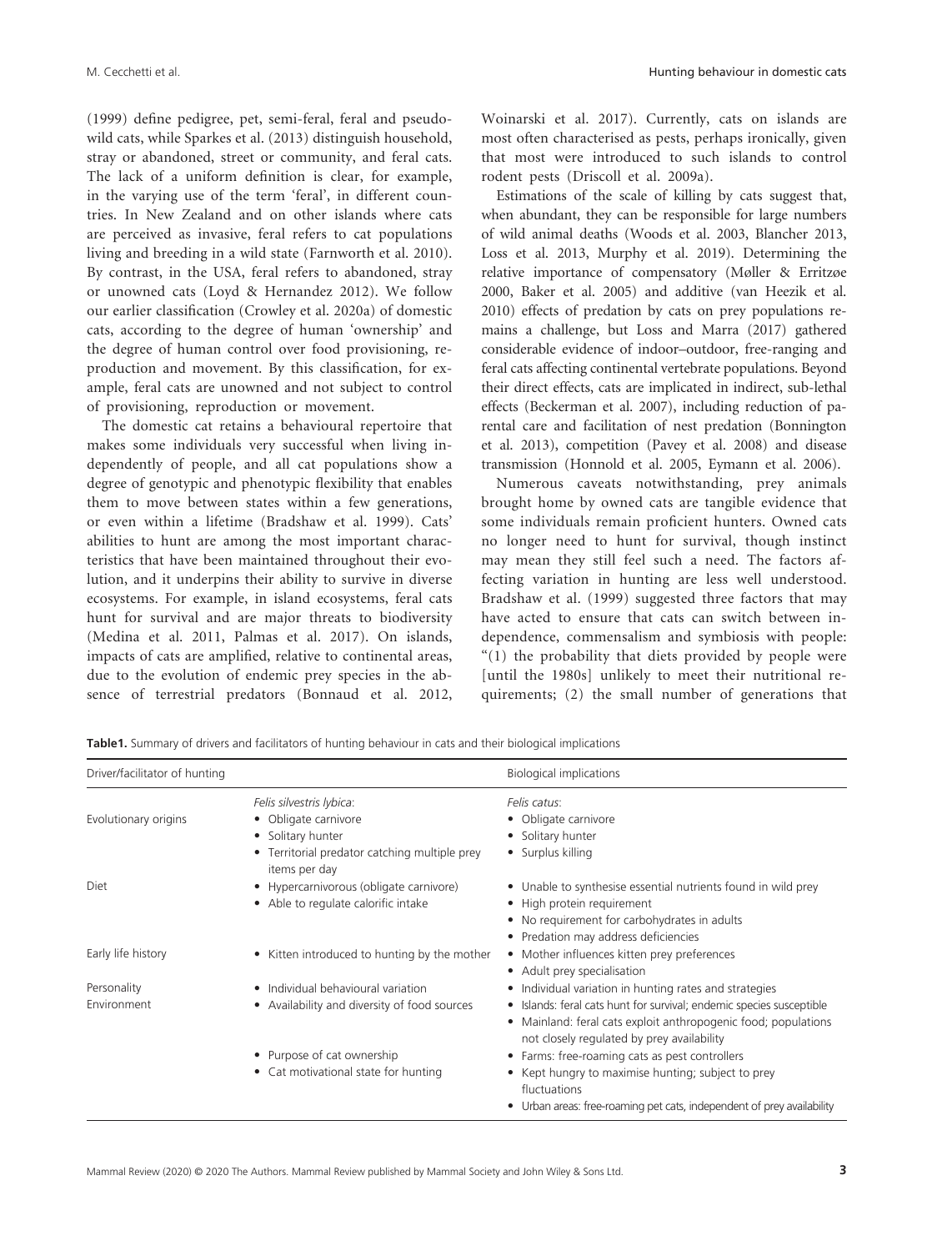have elapsed since domestication began, and (3) the historical dual role of cats as pest controllers and companions". Extending from these three factors, we have reviewed a broad literature and identified a range of potential drivers and facilitators of hunting behaviour in cats. We define hunting behaviour as all behaviours forming part of finding and killing live prey, rather than its scale or impact. We organised our review into five factors: evolutionary origins, diet, early life history, personality and environment (Table 1), that either drive or facilitate hunting behaviour. We then reviewed approaches to mitigating any effects of predation by cats of wildlife and indicated their effectiveness, feasibility and welfare implications. We cover cats as owned, companion animals (pets) and as semi-owned and unowned animals. For domesticated species, and for few more so than cats, human–animal relationships are profound. Management can therefore be as much a social as a biological challenge, and the social aspects of cat management merit their own review. We suggest that a better understanding of hunting behaviour in cats could support the development of, and inform debates about, approaches to management. We hope that some of these might open ways for collaboration between advocates both for cats and for wildlife.

#### **METHODS**

We searched Web of Science and Google Scholar, using terms including cat, *Felis catus*, domestic, feral, hunting, diet, predation, behaviour, personality, ontogeny, nutrition, evolution, management and invasive species. We assessed books on cats and their biology. We followed articles cited by and citing the located literature.

### **DRIVERS AND FACILITATORS OF HUNTING BEHAVIOUR**

#### **Evolutionary origins**

*Felis catus* is a member of the order Carnivora and family Felidae and descends primarily from Near-Eastern wildcats *Felis silvestris lybica* (Driscoll et al. 2007). The history of domestic associations began ~10000 years ago, when it is thought the species became increasingly commensal and cats' hunting abilities were appreciated by humans as a means of controlling rodent populations in food stores (Driscoll et al. 2009a; Table 1). Both Near-Eastern and Egyptian cat lineages have contributed at different times to the worldwide gene pool of domestic cats (Ottoni et al. 2017). Domestication has been a long-term process, where frequent and long-range translocations by people facilitated mixture between geographically distant

populations (Ottoni et al. 2017). Unlike the domestic dog *Canis familiaris*, which has undergone strong artificial selection, the domestic cat remains largely a product of natural selection (Driscoll et al. 2009b). It remains morphologically (Yamaguchi et al. 2004), physiologically and behaviourally similar in most respects to its progenitor: a solitary, territorial and obligate carnivore that kills several small animals per day (Bradshaw 2006, 2016). The very recent history of 'true' domestication, beginning perhaps as little as  $\sim$ 200 years ago, means that domestic cats effectively remain genetically 'wild' (Tamazian et al. 2014). Few genomic alterations in domestic cats are attributable to domestication, excepting genes affecting memory, fear-conditioning and reward learning (Montague et al. 2014). Domestic cats have retained the genetic basis for effective hunting (Bradshaw 2006), including sensory traits such as a broad hearing frequency range, high visual acuity and accentuated vomeronasal capacity (Montague et al. 2014). Critically, in relation to augmented impacts upon prey, cats maintain separation between hunting motivation and prey consumption (Leyhausen et al. 1956) and do not necessarily eat what they kill. Adamec (1976) observed that hungry cats would leave palatable food in order to kill live prey, but would then return to provisioned food. This is likely to increase food input by providing for multiple kills when opportunities arise (Adamec 1976, Macdonald et al. 1984), and surplus killing has been documented in feral (McGregor et al. 2015) and owned cats (Loyd et al. 2013).

#### **Diet**

Domestic cats are obligate carnivores in terms of nutrient requirements, ingestion, digestion and metabolism (Bradshaw et al. 1996; Table 1). The narrow carnivory expressed by all Felidae, and their nutritional peculiarities (Macdonald et al. 1984), relate to ancestral loss of metabolic enzymes, including those involved in synthesis of vitamin A, prostaglandin, taurine and arginine. In the feline genome, genes implicated in lipid metabolism are enriched (over-represented among differentially expressed genes), further indicating adaptation to obligate carnivory (Cho et al. 2013). Cats' requirement for high-protein diets derives from lack of regulation of aminotransferases in dispensable nitrogen metabolism and urea cycle enzymes (Rogers et al. 1977, Rogers & Morris 1980, Morris 2001). Similarly, the requirement for dietary niacin is related to picolinic carboxylase activity (Suhadolnik et al. 1957), while requirements for vitamin D relate to 7-dehydrocholesterol- ∆7-reductase activity (Morris 2001). Unlike in kittens, there is no dietary requirement for carbohydrates in adult cats (Macdonald et al. 1984).

The nutrients cats require are all found in wild prey. Dietary analyses of feral cats show that among wild foods,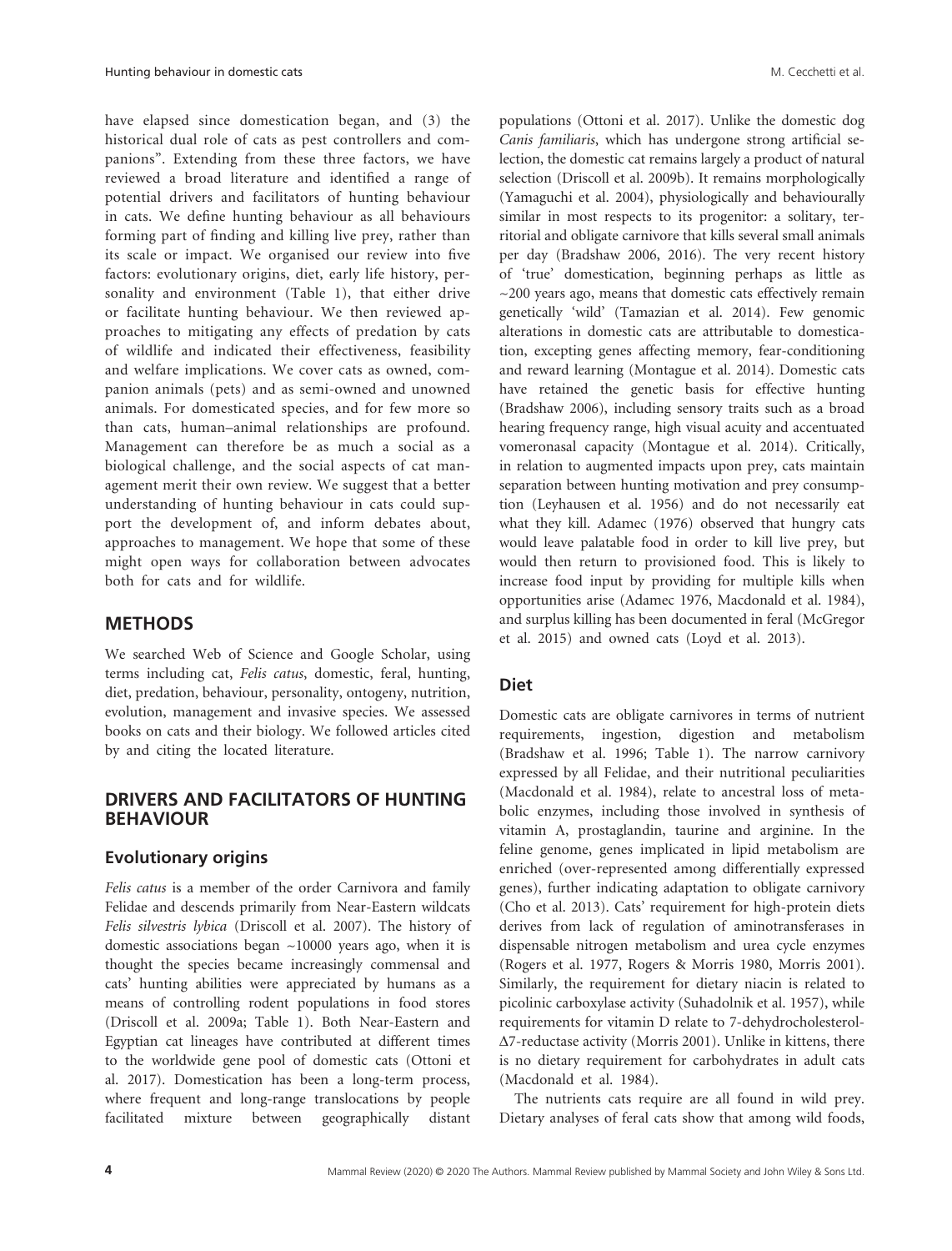they mainly eat small mammals, with smaller contributions from birds, herpetofauna and insects, and take multiple small meals of high protein content per day (Bonnaud et al. 2007, Medina & Nogales 2008, Faulquier et al. 2009, Ozella et al. 2016). While some owned cats fed from birth on nutritionally complete food are characterised as 'fussy', in exhibiting neophobia towards novel foods (Bradshaw et al. 2000), others exhibit catholic diets. Cats modify their prey preferences to support a balanced diet (Bradshaw 2006), and dietary diversity in feral and free-ranging cats is maintained by (anti-apostatic) selection of rarer food items (Church et al. 1994, Bradshaw et al. 2000). Maintaining dietary diversity appears to be an adaptive means of addressing specific nutritional demands. Many owners feed their cats once or twice a day, sometimes giving more than their cats can eat in a single meal (Kaufman et al. 1980). When owned cats have ad libitum access to food, they eat 7-20 small meals daily (Mugford 1977), more closely resembling wild-type feeding patterns, hence feeding other than ad libitum might prompt more frequent hunting.

Over the last half-century, cats' requirements for specific nutrients have been increasingly well understood, and, since the 1980s, improvements have been implemented by pet food manufacturers. Owned cats can, in principle, now rely on human provisioning to obtain a 'balanced', 'complete' diet. Nevertheless, commercial pet food bears little resemblance to natural prey, having lower energy density and different sensory properties (Bradshaw 2006). Moreover, because natural prey is high in protein and scarce in carbohydrates, and most cat foods are rich in starches, it has been speculated that high-carbohydrate pet foods could be detrimental for cat health (Verbrugghe & Hesta 2017). Outdoor access (Defauw et al. 2011) and taking wild prey are protective of urinary tract disease, and this effect interacts with dry food provision, leading to hypotheses that cats fed a high proportion of dry food might seek alternative, wild prey (Jones et al. 1997). Direct provision by people of any food to cats is a very recent attribute of domestication and, with only the very recent advent of complete diets, selection is likely to have favoured maintaining hunting ability to obtain essential, but otherwise scarce, nutrients. The specific dietary requirements of cats, together with variation in the quality, quantity and availability of wild and provisioned foods, are therefore likely to be significant drivers of variation in hunting behaviour and predation rates.

### **Early life history**

The early development of kitten behaviour plays an important role in forming adult behaviour, individuality and sociability towards humans ('friendliness'; McCune

et al. 1995, Ahola et al. 2017, Table 1). In the wild, kittens are introduced to hunting by their mother creating situations in which they hone hunting skills (Bateson 2000). Kittens tend to follow maternal prey choices, and young cats acquire skills through social learning (Kuo 1930). Adult cats are better able to catch particular prey if they had experience of that prey as kittens, but being more skilful in catching one prey does not engender a general improvement in hunting skills (Caro 1980a). Life history shapes individuality in hunting technique and prey specialisation, and this has gained attention as a means of focusing management upon 'problem individuals' (Dickman & Newsome 2015, Moseby et al. 2015, Swan et al. 2017).

Similarities between hunting and playing behavioural sequences suggest that play behaviours are linked to hunting skill. Play is not, however, required for developing basic elements of hunting behaviour. At 11 weeks, cats reared in social isolation showed normal predatory responses when presented with prey-like stimuli (Thomas & Schaller 1954) and early-life object play does not affect adult predatory skills (Caro 1980b). However, play and hunting behaviour both increase towards the end of weaning, alongside declining social play, suggesting that this change characterises impending independence from the natal environment (Bateson & Barrett 1978). Owners can engage their cats in various forms of interactive object play, with wands, fishing toys, laser pointers, balls, etc. Such play involves the reproduction of elements of the predatory sequence, and different types of play might conceivably be associated with development of prey preference or specialisation, which can impose a pressure on small populations of prey species (Scrimgeour et al. 2012). Contact in early life influences cats' tolerance of people; 'friendliness' towards humans is genetically influenced, but experientially determined during socialisation at 2–12 weeks (Turner et al. 1986, McCune 1995). Lack of association with humans would produce cats that are less suited to being pets and more likely to be self-reliant foragers, whether by hunting or by exploiting foods accidentally or deliberately provided by humans.

#### **Personality**

Individual cats exhibit remarkable variation in hunting rates and strategies (Kays & DeWan 2004, Tschanz et al. 2011, Thomas et al. 2012, Loyd et al. 2013, Table 1). Such marked individual variation is a key element of cat personality, where personality refers to differences in behavioural patterns, consistently expressed across multiple contexts, that distinguish one animal from others of similar sex, age or class (Lowe & Bradshaw 2001). Individual behavioural differences are well described in cats (McCune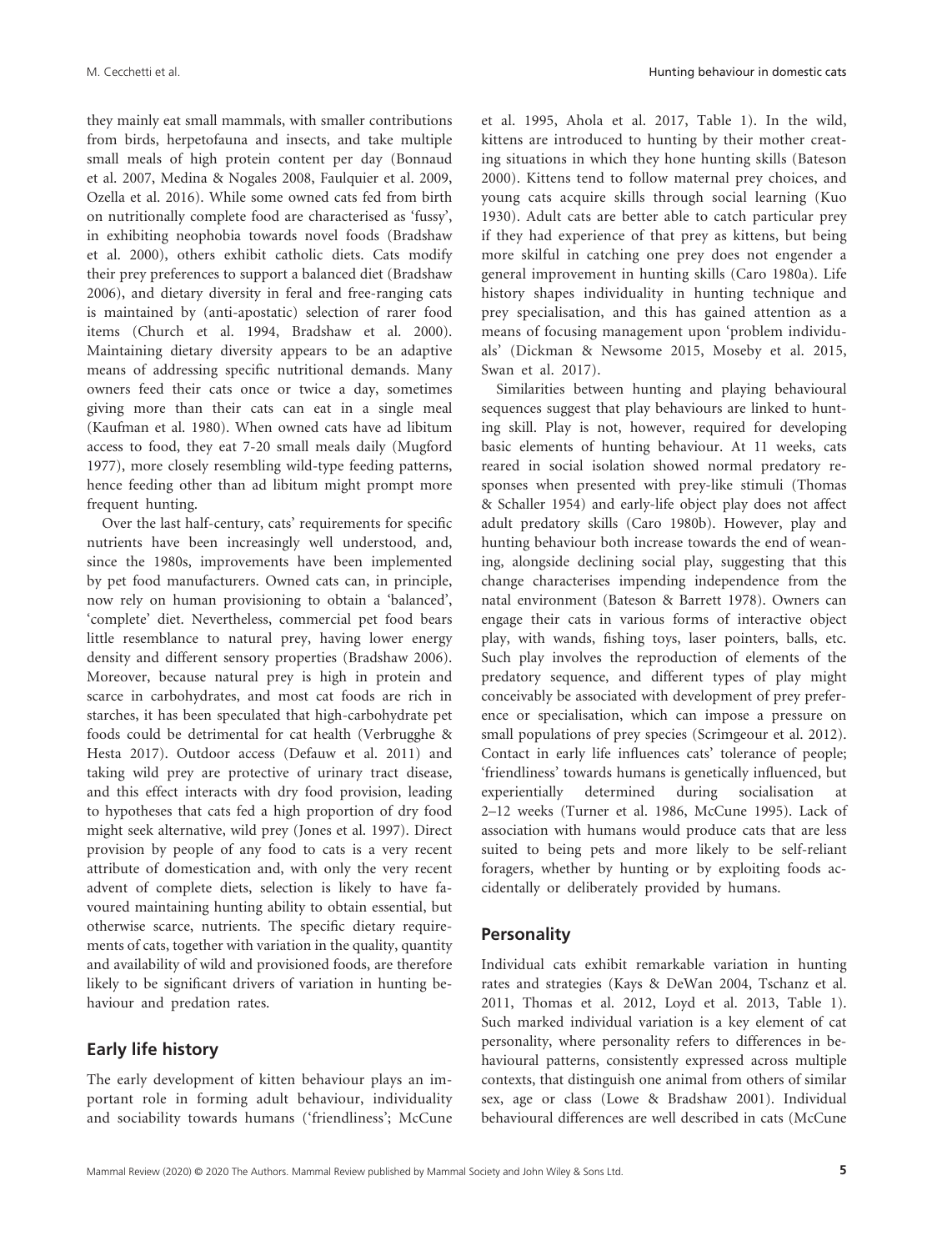1995) and a personality structure has been developed for captive Scottish wildcats *Felis silvestris grampia* (Gartner & Weiss 2013). Building on the wildcat study, Litchfield et al. (2017), in a study involving almost 3000 owned cats, determined that personality profiles map across 'the feline five' (comparable with the 'Big Five' human personality traits; Digman 1990): neuroticism, extraversion, dominance, impulsiveness and agreeableness. Cats exhibiting certain of these personality types, perhaps most likely low neuroticism (boldness, leading to travelling, exploring) or high extraversion (curiosity, leading to boredom; Litchfield et al. 2017), would potentially be more interested in hunting wild prey, but there has not yet been any investigation of personality and hunting.

Links between personality and coat colour and pattern have been proposed. Tricoloured cats (calicos, tortoiseshells) are perceived to be more intolerant and aloof, while ginger and bicoloured cats are considered to be particularly friendly (Delgado et al. 2012, Stelow et al. 2016). Associations between coat pattern and personality are weak, however, suggesting little association between genes influencing coat and behavioural phenotypes. An exception is apparent for ginger cats, which exhibit greater interest in prey (Wilhelmy et al. 2016). This might also align with their relative abundance in rural areas and suggests links between the genetic underpinnings of behavioural variation among coat polymorphisms (Garcia 1990, Pontier et al. 1995).

## **Environment**

Different environments provide varying availabilities and diversities of food, in terms of species, abundance, accessibility and prey animals' avoidance of predation (Table 1). Cats are generally considered to be opportunistic hunters that are adaptable to seasonal fluctuations in prey abundance (Krauze-Gryz et al. 2017), and this is particularly evident on islands populated by feral cats that tolerate variation in the availability of non-native and native prey (Genovesi et al. 1995, Nogales & Medina 2009, Bonnaud et al. 2011a, Ozella et al. 2016). Island endemic species are especially vulnerable to predation by cats (Fitzgerald 1988), and when breeding seabirds are present, they become important secondary prey (after introduced mammals; Keitt et al. 2002, Bonnaud et al. 2011b).

Feral cats are widely established in continental areas characterised by high diversity of wild prey species. In addition to wild prey, feral cats take food accidentally or deliberately provided by humans (Bradshaw et al. 1999). Provisioned populations are less regulated by fluctuations in wild prey, leading to hyperpredation, as their densities may exceed local, 'natural' carrying capacity (Courchamp et al. 2000).

For owned, free-ranging cats, their lifestyles, hunting motivations and opportunities are affected by their husbandry and location in urban or rural ecosystems. Cats living on farms, and many of those in rural environments, are kept for their ancestral role as rodent controllers, and their survival relies on prey availability. Indeed, some farmers have believed that keeping cats undernourished makes them better hunters (Tabor 1983). Hungry cats do hunt more (Kays & DeWan 2004, Silva-Rodriguez & Sieving 2011), and hunger can reduce attachment to their residence (Fitzgerald & Turner 2000). In contrast, owned urban cats are generally well-fed, and survival and density vary independently of wild prey availability (Thomas et al. 2014). Differences in the composition of prey brought home in rural and urban areas probably reflect local prey availability, driven by differences in land use. The diets of cats on farms exhibit temporal variation according to seasonal variability in small mammal populations, while bird captures are more frequent among urban cats, reflecting the relative abundance of resident garden birds (Kauhala et al. 2015, Krauze-Gryz et al. 2017). This might alternatively reflect variation in the tendency to keep owned cats in urban areas inside at night, when small mammals are more active (Woods et al. 2003) and wider ranging by rural cats (Hanmer et al. 2017). Densities of cats in urban areas are high and increase with housing density, imposing local pressure on prey populations (Baker et al. 2005, Sims et al. 2008, Thomas et al. 2012). Social factors and environmental characteristics influence densities of urban cats, particularly unowned cats. In New Zealand, residential areas with higher human density and a high deprivation index host greater numbers of aggregations of unowned cats (Aguilar & Farnworth 2012, 2013).

# **MANAGEMENT APPROACHES**

Numerous approaches to management have been advocated and adopted for reducing the direct and indirect effects of cats upon wildlife. This is an extensive topic, with particularly detailed and valuable accounts for Australia (Doherty et al. 2017, Woinarski et al. 2019) and the USA (Marra & Santella 2016, Loss et al. 2018). We outline what each management approach involves, its effectiveness, feasibility in different environments and implications for cat welfare. We have identified five categories of approach (Fig. 1; Table 2): lethal control, non-lethal control (largely involving control of reproduction), inhibition (involving various devices and deterrents), access management and enrichment (involving improvements to welfare, health and nutrition).

#### **Lethal control**

Lethal control is considered to be indispensable for predator eradication on islands (Russell et al. 2016). For cats, lethal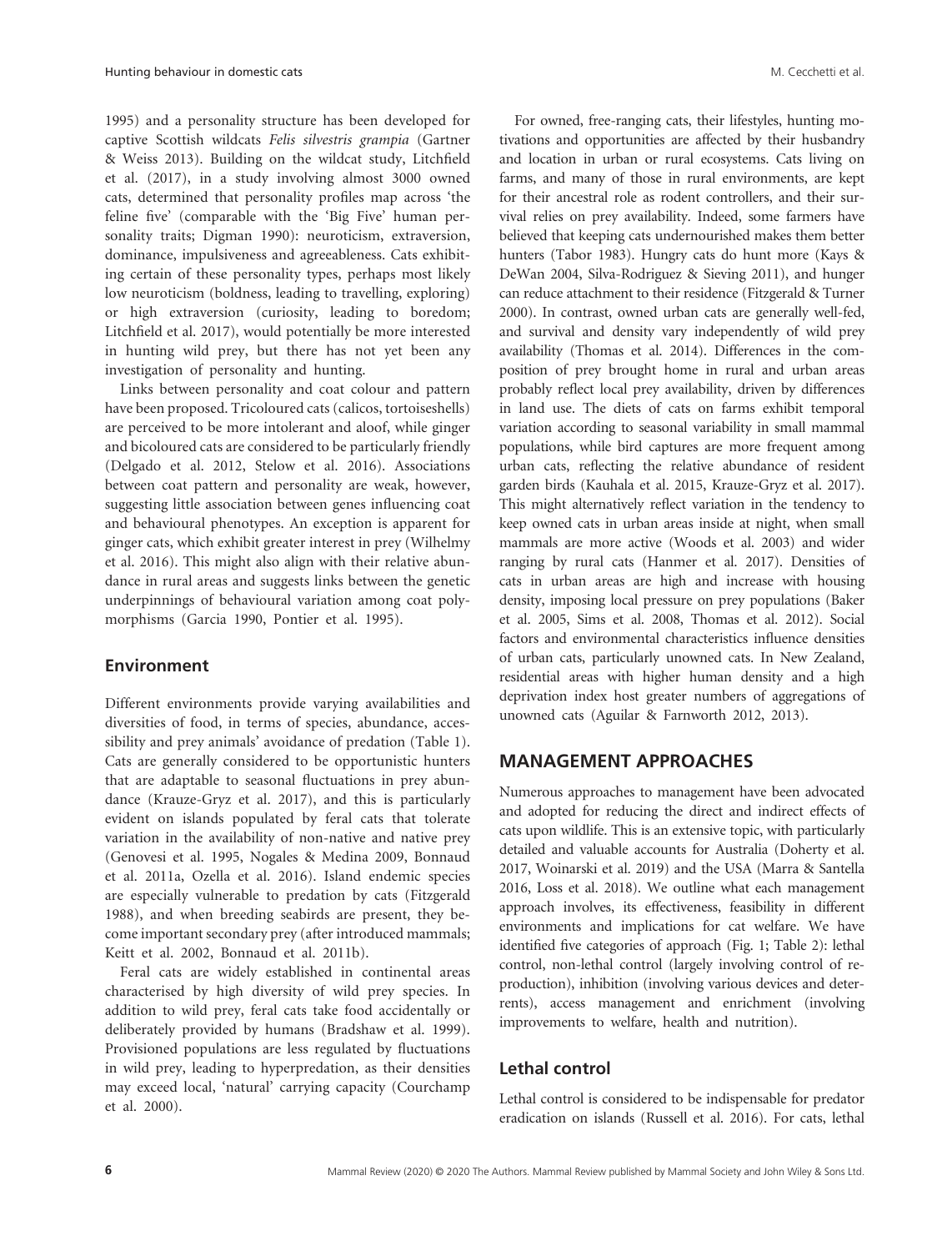

**Fig. 1.** Schematic showing management approaches for cat populations and individuals. Non-lethal approaches to population control are largely based on trap–neuter–return (TNR) and variants thereof, including trap–vasectomy–hysterectomy–return (TVHR), TNR with removal of kittens for adoption (TNR+) and trap–test–vaccinate–alter–return–monitor (TTVARM).

**Table2.** Summary of management approaches for reducing predation of wildlife by cats, through cat population control and individual interventions (tick = applied, cross = not generally applied)

|                                              | Feral cats |          | Free-ranging owned cats |       |             |
|----------------------------------------------|------------|----------|-------------------------|-------|-------------|
| Management approaches                        | Islands    | Mainland | Islands                 | Farms | Urban areas |
| Lethal control                               |            |          |                         |       |             |
| Poisoning                                    |            | x        | x                       | x     | x           |
| Shooting                                     |            |          | x                       | x     | x           |
| Disease introduction                         |            | x        | x                       | x     | x           |
| Trapping then shooting                       |            | x        | x                       | x     | x           |
| Trapping then injection                      |            |          | ✓                       |       |             |
| Non-lethal control                           |            |          |                         |       |             |
| Trap-neuter-return and variants              | x          |          |                         |       |             |
| Immunocontraception                          | x          | x        |                         |       |             |
| Devices and deterrents                       |            |          |                         |       |             |
| Bell                                         | x          | x        | x                       | x     |             |
| BirdsBeSafe (brightly coloured collar cover) | x          | x        | x                       | x     |             |
| CatBib                                       | x          | x        | x                       | x     |             |
| CatAlert (sonic warning device)              | x          | x        | x                       | x     |             |
| Access management                            |            |          |                         |       |             |
| Indoors at sunrise and dusk                  | x          | x        | ✓                       | x     |             |
| Indoors                                      | x          | x        |                         | x     |             |
| Fence                                        |            |          | x                       | x     |             |
| Cat enclosures (cat patio, catio)            | x          | x        | x                       | χ     |             |
| Enrichment                                   |            |          |                         |       |             |
| Feeding                                      | x          | x        | x                       | x     |             |
| Physical                                     | x          | x        | x                       | x     |             |
| Object play (playtime)                       | x          | x        | x                       | x     |             |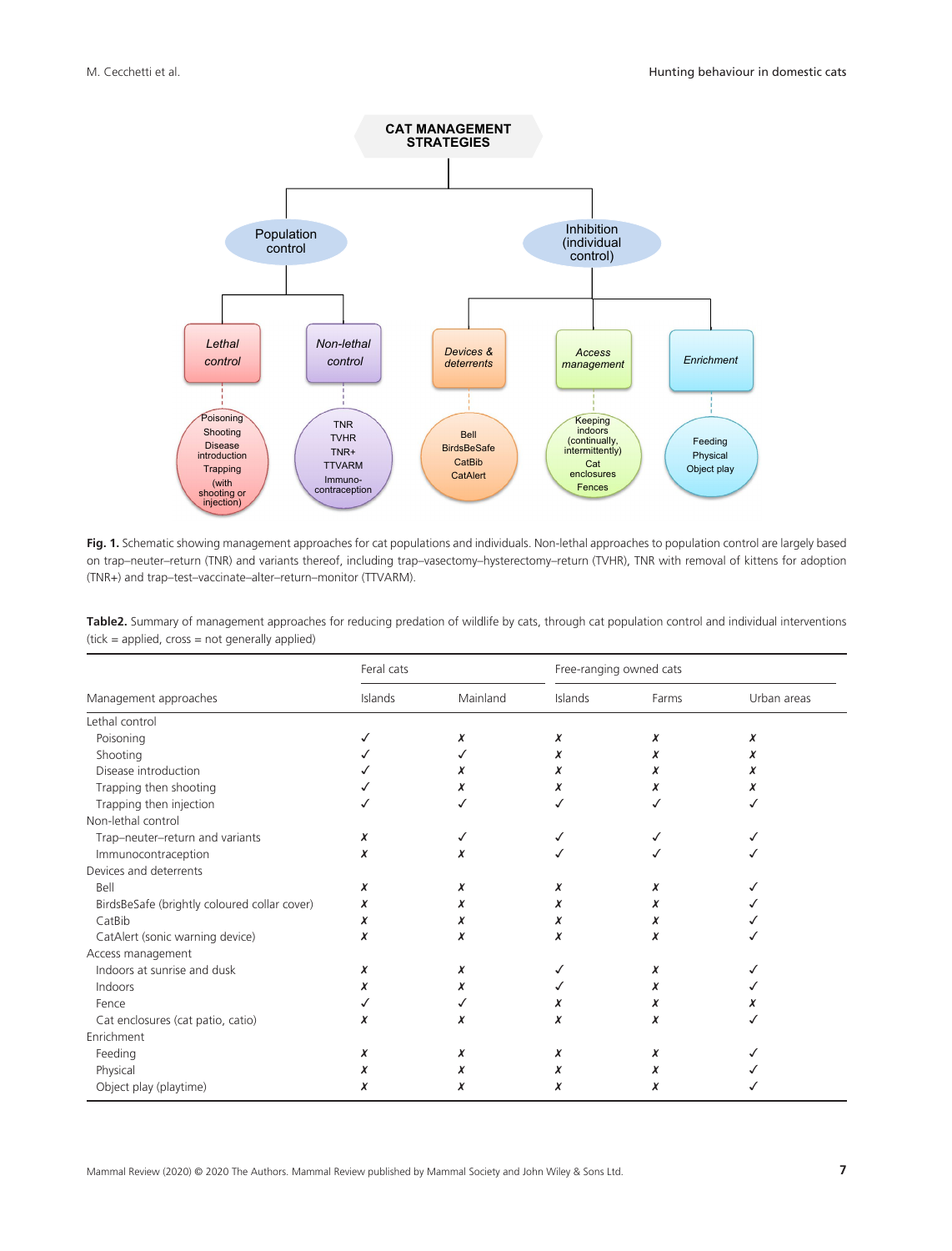| Table3. Summary of methods used in lethal population control of cats |  |  |  |
|----------------------------------------------------------------------|--|--|--|
|----------------------------------------------------------------------|--|--|--|

| Lethal method                                                    | Time to death                                                                        | Modes of action                                                                                                     | Welfare implications                                                                                                       |
|------------------------------------------------------------------|--------------------------------------------------------------------------------------|---------------------------------------------------------------------------------------------------------------------|----------------------------------------------------------------------------------------------------------------------------|
| Toxin: Sodium fluoroac-<br>etate (1080)                          | 24 h                                                                                 | Interferes with cellular energy<br>production and inhibition of<br>tricarboxylic acid cycle                         | Disorientation, vocalisations and<br>vomiting, immobile for several hours<br>before death                                  |
| Toxin: Para-<br>aminopropiophenone<br>(PAPP)                     | 37-246 min                                                                           | Causes methaemoglobinaemia (elevated<br>blood methaemoglobin)                                                       | Central nervous system anoxia and<br>lethargy, rapid loss of consciousness<br>and rapid death                              |
| Biocontrol: Feline<br>panleukopaenia virus                       | $2-10$ days                                                                          | Infects and kills growing and dividing<br>cells (bone marrow, intestines and<br>foetus). Fall in white blood cells. | Loss of appetite, avoidance and<br>inactivity, pain, fever, lethargy,<br>vomiting, diarrhoea, discharge and<br>dehydration |
| Direct killing: trapping,<br>hunting and shooting/<br>euthanasia | Related to time elapsed before<br>euthanasia; death occurs<br>within seconds/minutes | Euthanasia (central nervous system)                                                                                 | Stress during time of latency in trap                                                                                      |

control methods include trapping (cage traps, paw traps, leg-hold traps), hunting with dogs, shooting, poisoning and introducing diseases (Nogales et al. 2004; Tables 2 and 3). Up to October 2020, feral cats have been eradicated from 107 islands, while 19 attempts have failed (DIISE 2020), reportedly due to lack of planning, inappropriate methods and failure of local support (Campbell et al. 2011). Each eradication employed combined methods, but all successful programmes relied upon poisoning. The most widely used toxicant for cats is sodium fluoroacetate (1080), though its extreme toxicity and risks of non-target and secondary exposure (Eisler 1995) have led to restrictions on use. Paraaminopropiophenone (PAPP) has been developed and successfully tested in New Zealand as a more humane toxin that targets carnivores, including cats (Murphy et al. 2007).

Trapping and shooting can complement chemical controls, and applying multiple, independent methods appears to be essential for the control of residual individuals (Nogales et al. 2004). With intense effort and favourable terrain, trapping may facilitate eradication from small islands. Otherwise, cage traps are used in capture for euthanasia, sterilisation or live removal (Hanson et al. 2010), or when non-target casualties, including of owned cats, are unacceptable. Captured feral cats may be killed by shooting, lethal injection or carbon dioxide gas (Rocamora & Henriette 2015), though the latter is associated with welfare concerns (Simonsen et al. 1981). Trapping (particularly leg-hold trapping) causes injuries to non-target animals, posing ethical concerns, especially for threatened species (Surtees et al. 2019). Shooting is a labour-intensive method, preferentially applied in small areas or in targeting problematic, or residual, individuals (Moseby et al. 2015).

The biological control of cats has primarily been through introductions of feline viruses. Feline panleukopenia virus was successfully applied in eradication campaigns on Marion Island, Indian Ocean, and Jarvis Island, South Pacific Ocean (Nogales et al 2004).

Some highly effective lethal methods, including biological control and some toxicants, are markedly inhumane, due to the severity of distress or pain experienced before death (Table 3). Symptoms of 1080 include disorientation, uncoordinated movements, vocalisations and vomiting. Cats become lethargic and immobile for several hours before death, which occurs up to 24 hours after exposure (Eason & Frampton 1991). By comparison, PAPP is considered relatively humane; it causes death by methaemoglobinaemia, resulting in central nervous system anoxia, rapid loss of consciousness and rapid death (Eason et al. 2010). Viral infections compromise welfare over extended periods. Sickness due to feline parvovirus is associated with pain, high fever, lethargy, vomiting, severe bloody diarrhoea, discharge and dehydration. More humane methods in lethal control are shooting and euthanasia, which provide more rapid, less painful deaths, though prolonged containment in traps compromises welfare.

Cat eradications generally bring major direct benefits to island faunas (Jones et al. 2016) and further permit the restoration of native taxa locally extirpated by cats (Algar et al. 2020). However, unexpected trophic cascades arising from cat removal can be environmentally and economically costly. On Little Barrier Island, New Zealand, cat removal resulted in reduced breeding success of Cook's petrel *Pterodroma cookii* due to increased predation by rats *Rattus* spp. (Rayner et al. 2007). On Macquarie Island, Pacific Ocean, cat eradication precipitated a trophic cascade leading to rapid landscape and ecosystem changes, due to increased rabbit *Oryctolagus cuniculus* populations (Bergstrom et al. 2009).

On inhabited islands, human residents often contribute directly to unowned cat populations by not sterilising their cats and by abandoning unwanted kittens and adults (Medina et al. 2016), so regulation of owned animals is required to eradicate unowned cats. Regulatory measures include sterilisation, identification, registration and control of importation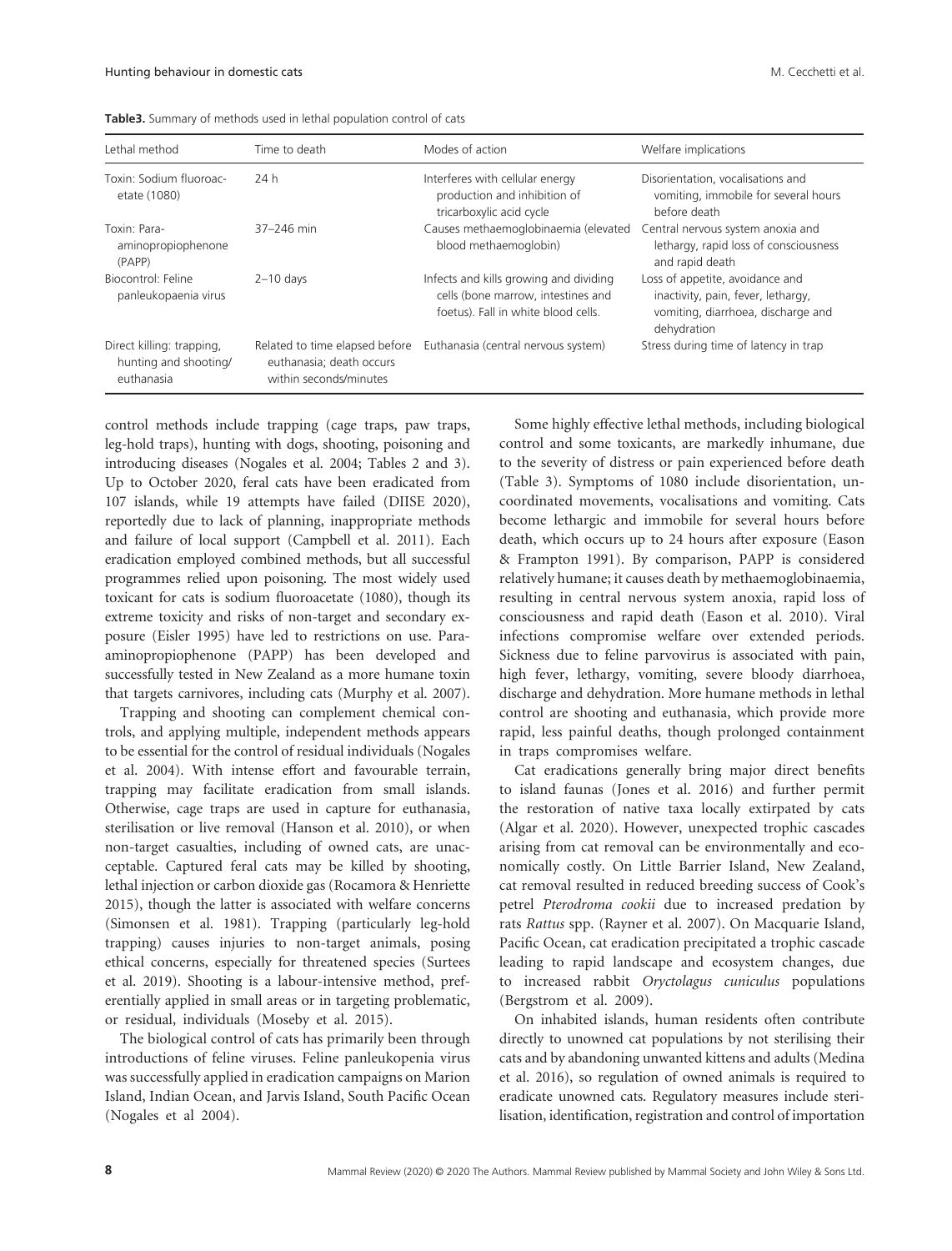(Nogales et al. 2013). Such measures are being implemented on Ascension Island, South Atlantic Ocean, under a 'Dogs and Cats Ordinance', with fines for non-compliance. In strict campaigns, such as on Baltra Island, Galápagos Islands, owning cats as companion animals is prohibited, and existing pets were translocated or euthanised (Campbell et al. 2011). In continental areas, eradication of feral cats is difficult because of the challenges of using toxins in human settlements. Consequently, the most common lethal method used for reducing populations in settled areas is trapping and euthanasia (Tan et al. 2017).

#### **Non-lethal control**

Non-lethal control approaches aim for reduction in cat numbers over several years (Levy et al. 2003). Control of reproduction can be achieved through surgical methods (neutering of males and females; spaying of females) or non-surgical methods (contraceptives; Table 2). Surgical procedures are carried out via trap–neuter–return (TNR), trap–neuter–relocate (to farms, sanctuaries or the mainland in the case of islands) and variants. Controlling cat populations via TNR is possible, but requires sterilisation rates of 51–94% (Andersen et al. 2004, Schmidt et al. 2009, McCarthy et al. 2013). Intensive TNR and adoption of socialised cats and kittens can reduce colony size (by around 31%), improve welfare and reduce cat intake to shelters (Levy et al. 2014, Tan et al. 2017, Spehar & Wolf 2018) and can markedly reduce 'preventable' cat deaths (Boone et al. 2019). TNR has also proven comparable, in cost terms, to lethal control by trapping, but with benefits in terms of reduced complaints about cats and impoundments of cats (Hughes et al. 2002). The inefficiency of TNR for managing large populations has generated disapproval among conservation organisations (Longcore et al. 2009, Loss & Marra 2017). The approach requires intense effort and often relies on volunteers, so sustaining control and assessing outcomes are problematic (Robertson 2008) over anything more than small geographic areas (Crawford et al. 2019), e.g. a university campus of 5.7 km2 (Levy et al. 2014) and a docklands area of 0.8 km2 (Spehar & Wolf 2017). Moreover, the ecological benefits derived from neutering campaigns are uncertain (Guttilla & Stapp 2010) and there are no scientific studies of the effect of sterilisation on predation.

Of non-surgical methods, a promising avenue is immunocontraception, which, in principle, induces long-term or permanent sterility after a single treatment. In principle, it is less costly, less technically demanding and less invasive than surgery (Levy et al. 2011). GonaCon is a gonadotropinreleasing hormone vaccine that was tested on laboratory cats and provides effective fertility control over multiple years with a single dose. However, granulomatous masses at the injection site were observed in 33% of treated cats two years after injection (Levy et al. 2011). Unfortunately, tests of a safer, modified vaccine, showed that a single dose of GonaCon did not provide contraception for a sufficient proportion of female cats living under colony conditions (Fischer et al. 2018). Thus, although the approach is promising, no immunocontraceptives for cats are yet available.

#### **Inhibition**

Various devices and deterrents have been developed and commercialised to reduce predation (Table 2). Fitting owned cats with a collar with a bell has diverse outcomes, with no effects on predation rates in Australia (Barratt 1997), but significant reduction in prey returns by 50%, at least in the short term, in the UK (Ruxton et al. 2002, Nelson et al. 2005) and New Zealand (Gordon et al. 2010). Woods et al. (2003) found that bells were associated with lower reported rates of predation on mammals, but not birds, speculating that birds relied on visual cues to avoid predators. Over the long term, cats may compensate for any hunting handicap arising from wearing a bell by modifying hunting strategies (Nelson et al. 2005). CatAlert (Willana Life Sciences), a collar-mounted sonic warning device, reduces prey rates by 38% for mammals and by 51% for birds (Nelson et al. 2005). CatBib ([www.catgo](http://www.catgoods.com) [ods.com](http://www.catgoods.com)) is a 'pounce protector' bib attached to a collar, which, in a single trial, stopped 81% of cats catching birds, 33% catching herpetofauna and 45% catching mammals (Calver et al. 2007). BirdsBeSafe [\(www.birdsbesafe.](http://www.birdsbesafe.com) [com\)](http://www.birdsbesafe.com) is a brightly coloured collar cover that reduces birdkilling [0.72 birds per year with BirdsBeSafe and 5.56 without (Willson et al. 2015); 0.44 birds per month with BirdsBeSafe and 1.89 without (Pemberton & Ruxton 2019)]. Cats wearing rainbow-patterned BirdsBeSafe showed a greater reduction than those wearing the collar covers with other patterns in the number of prey with colour vision (birds and herpetofauna) brought home (Hall et al. 2015). All such device trials acknowledge a reliance on numbers of animals brought home by cats as a proxy for the frequency of killing, which camera studies suggest is likely to be an underestimate (Loyd et al. 2013).

Irrespective of their successes in reducing killing, inhibitory devices may not prevent indirect effects on prey populations. Moreover, cat owners seem reluctant to use inhibitory measures to reduce hunting, especially when conservation benefits do not accord with their priorities for cat welfare (Hall et al. 2016, Harrod et al. 2016, Crowley et al. 2019, 2020b).

#### **Access management**

Owners can eliminate or reduce hunting opportunity by restricting cats' access to the outdoors, by keeping them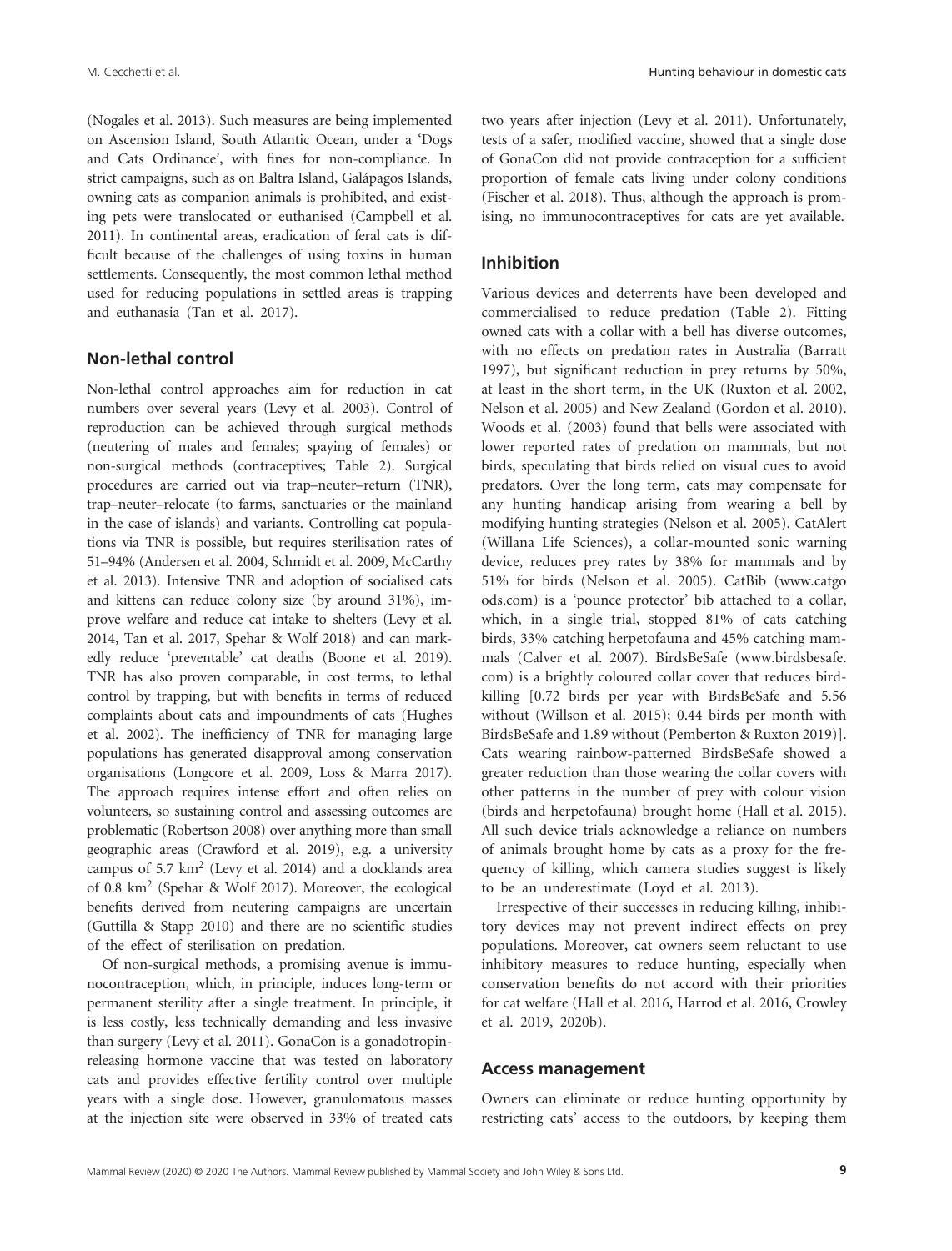indoors at night or at dawn and dusk when birds are most active (Table 2). Owners variously see confinement as beneficial in reducing the risk of fighting, theft and road accidents or as detrimental to cat welfare or to pest control functions, if nocturnal confinement reduces capture of target rodents or non-native species (Crowley et al. 2019, 2020b, Linklater et al. 2019). Other available options for controlling cat outdoor access are exclusion fencing, cat patios ('catios', e.g. ProtectaPet), leash or harness walks and tie-outs (Tan et al. 2020). Fencing is, however, primarily used to prevent incursions by feral cats to protected areas, and use in Australia and New Zealand is widespread and effective (Moseby & Read 2006). Fenced exclusion zones have been also established in urban habitats (e.g. Zealandia in Wellington and Mulligans Flat in Canberra). Cat exclusion zones have also been proposed in rural areas and in protected areas close to human settlements (Metsers et al. 2010).

## **Enrichment**

Enrichment implies an improvement in animal welfare, measurable in terms of increased lifetime, reproductive success or health, through modifications of environment or husbandry (Newberry 1995, Ellis 2009). Enrichment approaches for owned and semi-owned cats that might affect hunting of wildlife, by affecting stimuli relating to nutrition, foraging and hunting, include: reproducing natural foraging behaviours, hiding food, using 'puzzle' feeders and engaging cats in play simulations of hunting sequences (Ellis 2009; Table 2). Direct nutritional enrichment might also involve manipulations of the frequency of feeding, food quantity, quality and content, to ensure provision of essential nutrients (Bloomsmith et al. 1991). Given the specificities of cat nutritional requirements outlined above, this avenue holds particular research potential for reducing any motivations for hunting deriving from nutritional deficiency, not least because of the apparent disconnect between motivation and prey consumption (Leyhausen et al. 1956). Indoor environments can be enriched by physical modifications (cat trees, scratching posts, hiding places) and provision of appropriate feeding, drinking, toileting and rest areas (Ellis et al. 2013). Dedicated playtime keeps cats active, resulting in a reduction of common behavioural problems (Strickler & Shull 2014). Little research has been undertaken to investigate the link between environmental or nutritional enrichment and hunting rates. Providing litter boxes and hiding places was significantly associated with reduced numbers of prey brought home by indoor–outdoor cats (Escobar-Aguirre et al. 2019), thus it may be the case that enhancing the cat's environment and overall wellbeing leads to variation in hunting activities, opening

the possibility to adopt beneficial interventions as novel management approaches.

# **CONCLUSIONS**

Domestic cats are abundant and near-ubiquitous predators. Whether they are feral or are indoor companions, modern cats display the inherited influence of their wild ancestors on morphology, physiology and behaviour. The most apparent elements of this evolutionary legacy relate to feeding, comprising their obligate hypercarnivorous diet, solitary hunting activity and feeding patterns. Marked betweenindividual variation in hunting behaviour is likely to be part of cat personality, though it seems difficult to link it to other phenotypic traits. Environment and opportunity have powerful impacts on both frequency and effectiveness of hunting behaviour by cats.

In response to the actual and perceived impacts of cats upon wild prey populations, various management approaches have been adopted to control cat populations and hunting behaviour: lethal control methods, non-lethal control methods that tend to stabilise densities but rarely reduce them, and devices, deterrents and restrictions that use inhibition and access restrictions with the aim of reducing the success of hunting by cats. Enrichment remains largely untested as a means of reducing hunting, but indications of association between environment and hunting behaviour suggest the potential of this approach.

Few researchers have highlighted the drivers of the retention of hunting behaviour or have attempted to reduce predation rates by working with strategies that relate to or build on their evolutionary origins. Hunger increases cats' motivation for both play (Hall & Bradshaw 1998) and predatory behaviour, suggesting that play and predation share common elements (Biben 1979, Hall & Bradshaw 1998). Being an obligate carnivore implies requirements for high protein, associated with high activity of nitrogen catabolic enzymes and loss of metabolic enzymes or pathways involved in the synthesis of essential nutrients. In nature, strict nutritional requirements are addressed by a diet consisting of animal prey (Bradshaw 2006). With the advent of commercial pet food manufacture, owners can, in principle, provide a complete diet to their cats, which fulfils their macronutrient, micronutrient and amino acid requirements. Nevertheless, some nutrients may be diminished or lost during manufacturing, some foods rely on plant protein sources, potentially compromising bioavailability of amino acids (Kanakubo et al. 2015), and some brands do not meet all micronutrient recommendations (Davies et al. 2017, Brunetto et al. 2019). Thus, we accord with Bradshaw et al. (1999) that a selective advantage of retaining wild behaviours arose from "the probability that diets provided by people were unlikely to meet their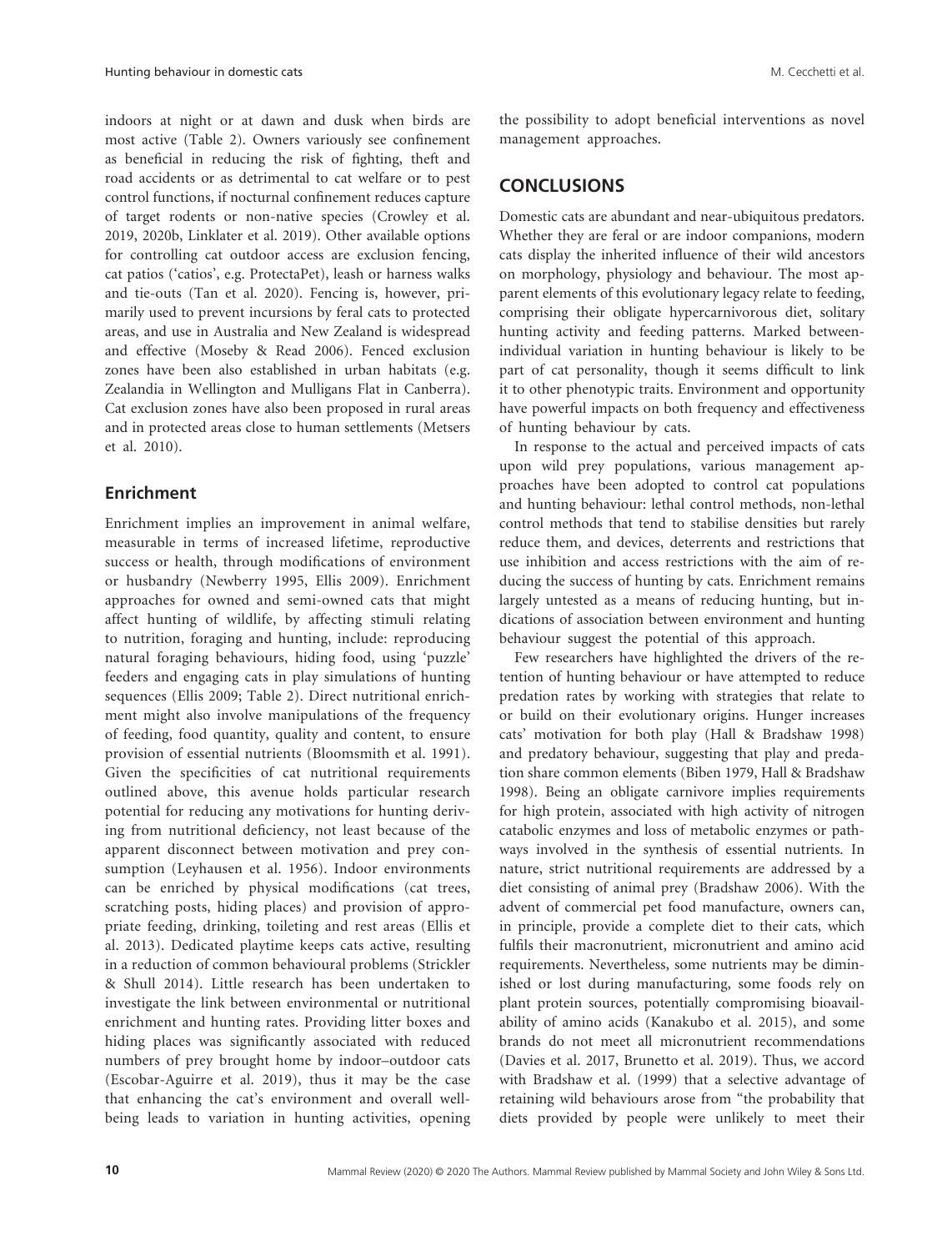nutritional requirements". We hypothesise that variation in diet quality, as well as quantity (Silva-Rodriguez & Sieving 2011), has the potential to drive between-individual variation in hunting by provisioned cats. Enhancing the quality of nutrition of the world's owned cats therefore merits further investigation as a means of addressing predation of wildlife by domestic cats, while also improving cat health and welfare.

# **ACKNOWLEDGEMENTS**

The 'Cats, cat owners and predation of wildlife' project is sponsored by SongBird Survival. MC is supported by a studentship funded by this project and by the University of Exeter College of Life and Environmental Sciences. We are grateful to members of the Project Advisory Group and to the reviewers, for their helpful comments on earlier drafts of this paper.

### **REFERENCES**

- Adamec RE (1976) The interaction of hunger and preying in the domestic cat (*Felis catus*): an adaptive hierarchy? *Behavioral Biology* 18: 263–272.
- Aguilar GD, Farnworth MJ (2012) Stray cats in Auckland, New Zealand: discovering geographic information for exploratory spatial analysis. *Applied Geography* 34: 230–238.
- Aguilar GD, Farnworth MJ (2013) Distribution characteristics of unmanaged cat colonies over a 20 year period in Auckland, New Zealand. *Applied Geography* 37: 160–167.
- Ahola MK, Vapalahti K, Lohi H (2017) Early weaning increases aggression and stereotypic behaviour in cats. *Scientific Reports* 7: 10412.
- Algar D, Johnston M, Tiller C, Onus M, Fletcher J, Desmond G, Hamilton N, Speldewinde P (2020) Feral cat eradication on Dirk Hartog Island, Western Australia. *Biological Invasions* 22: 1037–1054.
- Andersen MC, Martin BJ, Roemer GW (2004) Use of matrix population models to estimate the efficacy of euthanasia versus trap-neuter-return for management of free-roaming cats. *Journal of the American Veterinary Medical Association* 225: 1871–1876.
- Baker PJ, Bentley AJ, Ansell RJ, Harris S (2005) Impact of predation by domestic cats *Felis catus* in an urban area. *Mammal Review* 35: 302–312.
- Barratt DG (1997) Predation by house cats, *Felis catus* (L.), in Canberra, Australia. I. Prey composition and preference. *Wildlife Research* 24: 263–277.
- Bateson P (2000) Behavioural development in the cat. In: Turner DC, Bateson P (eds) *The Domestic Cat: the Biology of its Behaviour*, 9–22. Cambridge University Press, Cambridge, UK.
- Bateson P, Barrett P (1978) The development of play in cats. *Behaviour* 66: 106–120.
- Beckerman AP, Boots M, Gaston KJ (2007) Urban bird declines and the fear of cats. *Animal Conservation* 10: 320–325.
- Bergstrom DM, Lucieer A, Kiefer K, Wasley J, Belbin L, Pedersen TK, Chown SL (2009) Indirect effects of invasive species removal devastate World Heritage Island. *Journal of Applied Ecology* 46: 73–81.
- Biben M (1979) Predation and predatory play behaviour of domestic cats. *Animal Behaviour* 27: 81–94.
- Blancher P (2013) Estimated number of birds killed by house cats (*Felis catus*) in Canada. *Avian Conservation and Ecology* 8: 3.
- Bloomsmith MA, Brent LY, Schapiro SJ (1991) Guidelines for developing and managing an environmental enrichment program for nonhuman primates. *Laboratory Animal Science* 41: 372–377.
- Bonnaud E, Berger G, Bourgeois K, Legrand G, Vidal E (2012) Predation by cats could lead to the extinction of the Mediterranean endemic Yelkouan Shearwater *Puffinus yelkouan* at a major breeding site. *Ibis* 154: 566–577.
- Bonnaud E, Bourgeois K, Vidal E, Kayser Y, Tranchant Y, Legrand J (2007) Feeding ecology of a feral cat population on a small Mediterranean Island. *Journal of Mammalogy* 88: 1074–1081.
- Bonnaud E, Bourgeois K, Zarzoso-Lacoste D, Vidal E (2011a) Cat impact and management on two Mediterranean sister islands "the French conservation touch". In: Veitch CR, Clout MN, Towns DR (eds) *Island Invasives: Eradication and Management*, 395–401. International Union for the Conservation of Nature, Gland, Switzerland.
- Bonnaud E, Medina FM, Vidal E, Nogales M, Tershy B, Zavaleta E, Donlan CJ, Keitt B, Le Corre M, Horwath SV (2011b) The diet of feral cats on islands: a review and a call for more studies. *Biological Invasions* 13: 581–603.
- Boone JD, Miller PS, Briggs JR, Benka VAW, Lawler DF, Slater M, Levy JK, Zawistowski S (2019) A long-term lens: Cumulative impacts of free-roaming cat management strategy and intensity on preventable cat mortalities. *Frontiers in Veterinary Science* 6: 238. [http://dx.doi.](http://dx.doi.org/10.3389/fvets.2019.00238) [org/10.3389/fvets.2019.00238](http://dx.doi.org/10.3389/fvets.2019.00238)
- Bonnington C, Gaston KJ, Evans KL (2013) Fearing the feline: domestic cats reduce avian fecundity through trait-mediated indirect effects that increase nest predation by other species. *Journal of Applied Ecology* 50: 15–24.
- Bradshaw JWS (2006) The evolutionary basis for the feeding behavior of domestic dogs (*Canis familiaris*) and cats (*Felis catus*). *Journal of Nutrition* 136: 1927S–1931S.
- Bradshaw JWS (2016) Sociality in cats: a comparative review. *Journal of Veterinary Behavior* 11: 113–124.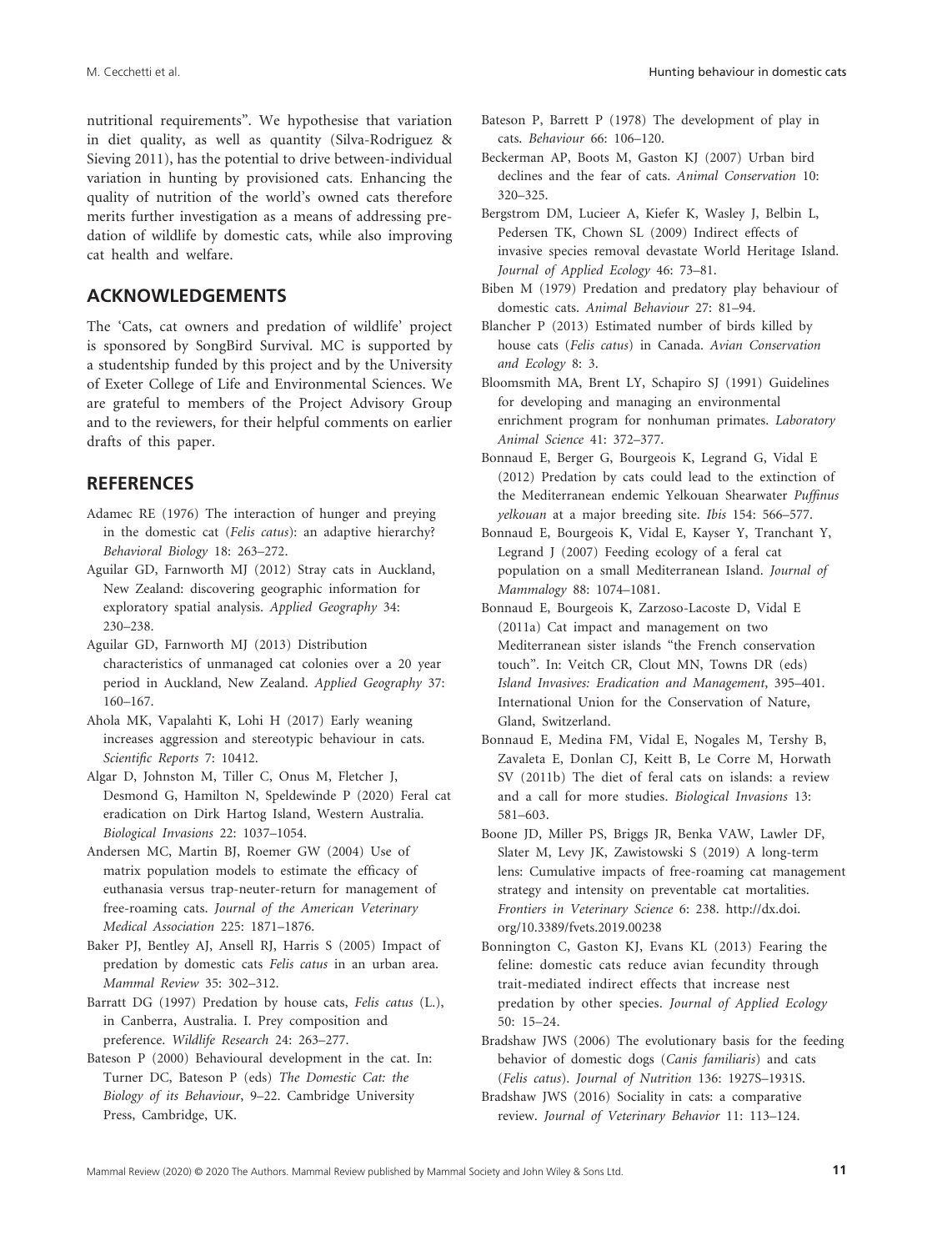Bradshaw JWS, Goodwin D, Legrand-Defrétin V, Nott HMR (1996) Food selection by the domestic cat, an obligate carnivore. *Comparative Biochemistry and Physiology Part A: Physiology* 114: 205–209.

Bradshaw JWS, Healey LM, Thorne CJ, Macdonald DW, Arden-Clark C (2000) Differences in food preferences between individuals and populations of domestic cats *Felis silvestris catus*. *Applied Animal Behaviour Science* 68: 257–268.

Bradshaw JWS, Horsfield GF, Allen JA, Robinson IH (1999) Feral cats: their role in the population dynamics of *Felis catus*. *Applied Animal Behaviour Science* 65: 273–283.

Brunetto MA, Zafalon RVA, Teixeira FA, Vendramini THA, Rentas MF, Pedrinelli V, Risolia LW, Macedo HT (2019) Phosphorus and sodium contents in commercial wet foods for dogs and cats. *Veterinary Medicine and Science* 5: 494–499.

Calver M, Thomas S, Bradley S, McCutcheon H (2007) Reducing the rate of predation on wildlife by pet cats: the efficacy and practicability of collar-mounted pounce protectors. *Biological Conservation* 137: 341–348.

Campbell KJ, Harper G, Algar D, Hanson CC, Keitt BS, Robinson S (2011) Review of feral cat eradications on islands. In: Veitch CR, Clout MN, Towns DR (eds) *Island Invasives: Eradication and Management*, 37–46. International Union for the Conservation of Nature, Gland, Switzerland.

Caro TM (1980a) The effects of experience on the predatory patterns of cats. *Behavioral and Neural Biology* 29: 1–28.

Caro TM (1980b) Effects of the mother, object play, and adult experience on predation in cats. *Behavioral and Neural Biology* 29: 29–51.

Cho YS, Hu L, Hou H, Lee H, Xu J, Kwon S et al. (2013) The tiger genome and comparative analysis with lion and snow leopard genomes. *Nature Communications* 4: 2433.

Church SC, Allen JA, Bradshaw JW (1994) Anti-apostatic food selection by the domestic cat. *Animal Behaviour* 48: 747–749.

Courchamp F, Langlais M, Sugihara G (2000) Rabbits killing birds: modelling the hyperpredation process. *Journal of Animal Ecology* 69: 154–164.

Crawford HM, Calver MC, Fleming PA (2019) A case of letting the cat out of the bag — why Trap-Neuter-Return is not an ethical solution for stray cat (*Felis catus*) management. *Animals* 9: 171.

Crowley SL, Cecchetti M, McDonald RA (2019) Hunting behaviour in domestic cats: an exploratory study of risk and responsibility among cat owners. *People and Nature* 1: 18–30.

Crowley SL, Cecchetti M, McDonald RA (2020a) Our wild companions: domestic cats in the Anthropocene. *Trends in Ecology & Evolution* 35: 477–483.

Crowley SL, Cecchetti M, McDonald RA (2020b) Diverse perspectives of cat owners indicate barriers to and opportunities for managing cat predation of wildlife.

*Frontiers in Ecology and the Environment*, [http://dx.doi.](http://dx.doi.org/10.1002/fee.2254) [org/10.1002/fee.2254](http://dx.doi.org/10.1002/fee.2254)

Davies M, Alborough R, Jones L, Davis C, Williams C, Gardner DS (2017) Mineral analysis of complete dog and cat foods in the UK and compliance with European guidelines. *Scientific Reports*, 7. [http://dx.doi.org/10.1038/](http://dx.doi.org/10.1038/s41598-017-17159-7) [s41598-017-17159-7](http://dx.doi.org/10.1038/s41598-017-17159-7)

Defauw PAM, Van de Maele I, Duchateau L, Polis IE, Saunders JH, Daminet S (2011) Risk factors and clinical presentation of cats with feline idiopathic cystitis. *Journal of Feline Medicine and Surgery* 13: 967–975.

Delgado MM, Munera JD, Reevy GM (2012) Human perceptions of coat color as an indicator of domestic cat personality. *Anthrozoös* 25: 427–440.

Dickman CR, Newsome TM (2015) Individual hunting behaviour and prey specialisation in the house cat *Felis catus*: implications for conservation and management. *Applied Animal Behaviour Science* 173: 76–87.

Digman JM (1990) Personality structure: emergence of the five-factor model. *Annual Review of Psychology* 41: 417–440.

DIISE (2020) Database of Island Invasive Species Eradication. <http://diise.islandconservation.org/>

Doherty TS, Dickman CR, Johnson CN, Legge SM, Ritchie EG, Woinarski JCZ (2017) Impacts and management of feral cats *Felis catus* in Australia. *Mammal Review* 47: 83–97. <http://dx.doi.org/10.1111/mam.12080>

Driscoll CA, Clutton-Brock J, in domestic cat behaviour towards hum AC, O'Brien SJ (2009a) The taming of the cat. *Scientific American* 300: 68–75.

Driscoll CA, Macdonald DW, O'Brien SJ (2009b) From wild animals to domestic pets, an evolutionary view of domestication. *Proceedings of the National Academy of Sciences of the United States of America* 106: 9971–9978.

Driscoll CA, Menotti-Raymond M, Roca AL, Hupe K, Johnson WE, Geffen E et al. (2007) The Near Eastern origin of cat domestication. *Science* 317: 519–523.

Eason CT, Frampton CM (1991) Acute toxicity of sodium monofluoroacetate (1080) baits to feral cats. *Wildlife Research* 18: 445–449.

Eason CT, Murphy EC, Hix S, Macmorran DB (2010) Development of a new humane toxin for predator control in New Zealand. *Integrative Zoology* 5: 31–36.

Eisler R (1995) *Sodium Monofluoroacetate (1080) Hazards to Fish, Wildlife, and Invertebrates: a Synoptic Review*. US Department of the Interior, Laurel, Maryland, USA.

Ellis SLH (2009) Environmental enrichment: practical strategies for improving feline welfare. *Journal of Feline Medicine and Surgery* 11: 901–912.

Ellis SLH, Rodan I, Carney HC, Heath S, Rochlitz I, Shearburn LD, Sundahl E, Westropp JL (2013) AAFP and ISFM feline environmental needs guidelines. *Journal of Feline Medicine and Surgery* 15: 219–230.

Escobar-Aguirre S, Alegría-Morán RA, Calderón-Amor J, Tadich TA (2019) Can responsible ownership practices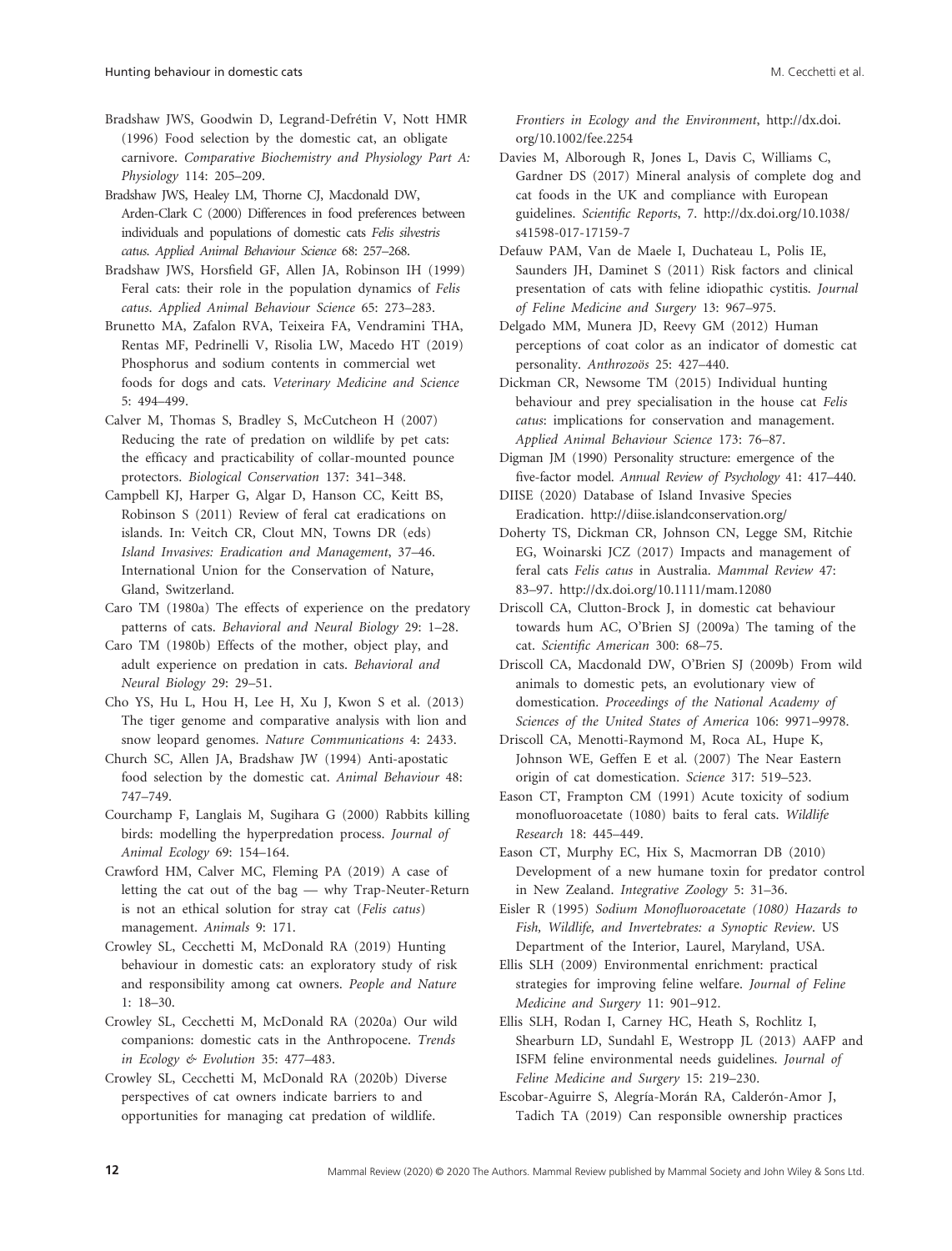influence hunting behavior of owned cats?: results from a survey of cat owners in Chile. *Animals* 9: 745.

- Eymann J, Herbert CA, Cooper DW, Dubey JP (2006) Serologic survey for *Toxoplasma gondii* and *Neospora caninum* in the common brushtail possum (*Trichosurus vulpecula*) from urban Sydney, Australia. *Journal of Parasitology* 92: 267–272.
- Farnworth MJ, Dye NG, Keown N (2010) The legal status of cats in New Zealand: a perspective on the welfare of companion, stray, and feral domestic cats (*Felis catus*). *Journal of Applied Animal Welfare Science* 13: 180–188.
- Faulquier L, Fontaine R, Vidal E, Salamolard M, Le Corre M (2009) Feral cats *Felis catus* threaten the endangered endemic Barau's petrel *Pterodroma baraui* at Reunion Island (Western Indian Ocean). *Waterbirds* 32: 330–336.
- Fischer A, Benka VAW, Briggs JR, Driancourt M-A, Maki J, Mora DS et al. (2018) Effectiveness of GonaCon as an immunocontraceptive in colony-housed cats. *Journal of Feline Medicine and Surgery* 20: 786–792.
- Fitzgerald B (1988) Diet of domestic cats and their impact on prey populations. In: Turner DC, Bateson P (eds) *The Domestic Cat: the Biology of its Behaviour*, 123–144. Cambridge University Press, Cambridge, UK.
- Fitzgerald B, Turner DC (2000) Hunting behaviour of domestic cats and their impact on prey populations. In: Turner DC, Bateson P (eds) *The Domestic Cat: the Biology of its Behaviour*, 151–175. Cambridge University Press, Cambridge, UK.
- Garcia MR (1990) Mutant allele frequencies in domestic cat populations on the Spanish Mediterranean coast, and their genetic distances from other European and North African cat populations. *Genetica* 82: 215–221.
- Gartner MC, Weiss A (2013) Scottish wildcat (*Felis silvestris grampia*) personality and subjective well-being: implications for captive management. *Applied Animal Behaviour Science* 147: 261–267.
- Genovesi P, Besa M, Toso S (1995) Ecology of a feral cat *Felis catus* population in an agricultural area of northern Italy. *Wildlife Biology* 1: 233–237.
- Gordon JK, Matthaei C, van Heezik Y (2010) Belled collars reduce catch of domestic cats in New Zealand by half. *Wildlife Research* 37: 372–378.
- Guttilla DA, Stapp P (2010) Effects of sterilization on movements of feral cats at a wildland–urban interface. *Journal of Mammalogy* 91: 482–489. [http://dx.doi.](http://dx.doi.org/10.1644/09-mamm-a-111.1) [org/10.1644/09-mamm-a-111.1](http://dx.doi.org/10.1644/09-mamm-a-111.1)
- Hall CM, Adams NA, Bradley JS, Bryant KA, Davis AA, Dickman CR et al. (2016) Community attitudes and practices of urban residents regarding predation by pet cats on wildlife: an international comparison. *PLoS One* 11: e0151962.
- Hall SL, Bradshaw JWS (1998) The influence of hunger on object play by adult domestic cats. *Applied Animal Behaviour Science* 58: 143–150.
- Hall CM, Fontaine JB, Bryant KA, Calver MC (2015) Assessing the effectiveness of the Birdsbesafe® antipredation collar cover in reducing predation on wildlife by pet cats in Western Australia. *Applied Animal Behaviour Science* 173: 40–51.
- Hanmer HJ, Thomas RL, Fellowes MDE (2017) Urbanisation influences range size of the domestic cat (*Felis catus*): consequences for conservation. *Journal of Urban Ecology* 3: jux014.
- Hanson CC, Bonham JE, Campbell KJ, Keitt BS, Little AE, Smith G (2010) The removal of feral cats from San Nicolas Island: methodology. *Proceedings of the 24th Vertebrate Pest Conference: 72-78*. University of California, Davis, USA.
- Harrod M, Keown AJ, Farnworth MJ (2016) Use and perception of collars for companion cats in New Zealand. *New Zealand Veterinary Journal* 64: 121–124.
- van Heezik Y (2010) Pussyfooting around the issue of cat predation in urban areas. *Oryx* 44: 153–154.
- van Heezik Y, Smyth A, Adams A, Gordon J (2010) Do domestic cats impose an unsustainable harvest on urban bird populations? *Biological Conservation* 143: 121–130.
- Honnold SP, Braun R, Scott DP, Sreekumar C, Dubey JP (2005) Toxoplasmosis in a Hawaiian monk seal (*Monachus schauinslandi*). *Journal of Parasitology* 91: 695–697.
- Hughes KL, Slater MR, Haller L (2002) The effects of implementing a feral cat spay/neuter program in a Florida county animal control service. *Journal of Applied Animal Welfare Science* 5: 285–298.
- Jones HP, Holmes ND, Butchart SHM, Tershy BR, Kappes PJ, Corkery I et al. (2016) Invasive mammal eradication on islands results in substantial conservation gains. *Proceedings of the National Academy of Sciences of the United States of America* 113: 4033–4038.
- Jones BB, Sanson RL, Morris RS (1997) Elucidating the risk factors of feline lower urinary tract disease. *New Zealand Veterinary Journal* 45: 100–108.
- Kanakubo K, Fascetti AJ, Larsen JA (2015) Assessment of protein and amino acid concentrations and labeling adequacy of commercial vegetarian diets formulated for dogs and cats. *Journal of the American Veterinary Medical Association* 247: 385–392.
- Kaufman LW, Collier G, Hill WL, Collins K (1980) Meal cost and meal patterns in an uncaged domestic cat. *Physiology & Behavior* 25: 135–137.
- Kauhala K, Talvitie K, Vuorisalo T (2015) Free-ranging house cats in urban and rural areas in the north: useful rodent killers or harmful bird predators? *Folia Zoologica* 64: 45–55.
- Kays RW, DeWan AA (2004) Ecological impact of inside/ outside house cats around a suburban nature preserve. *Animal Conservation* 7: 273–283.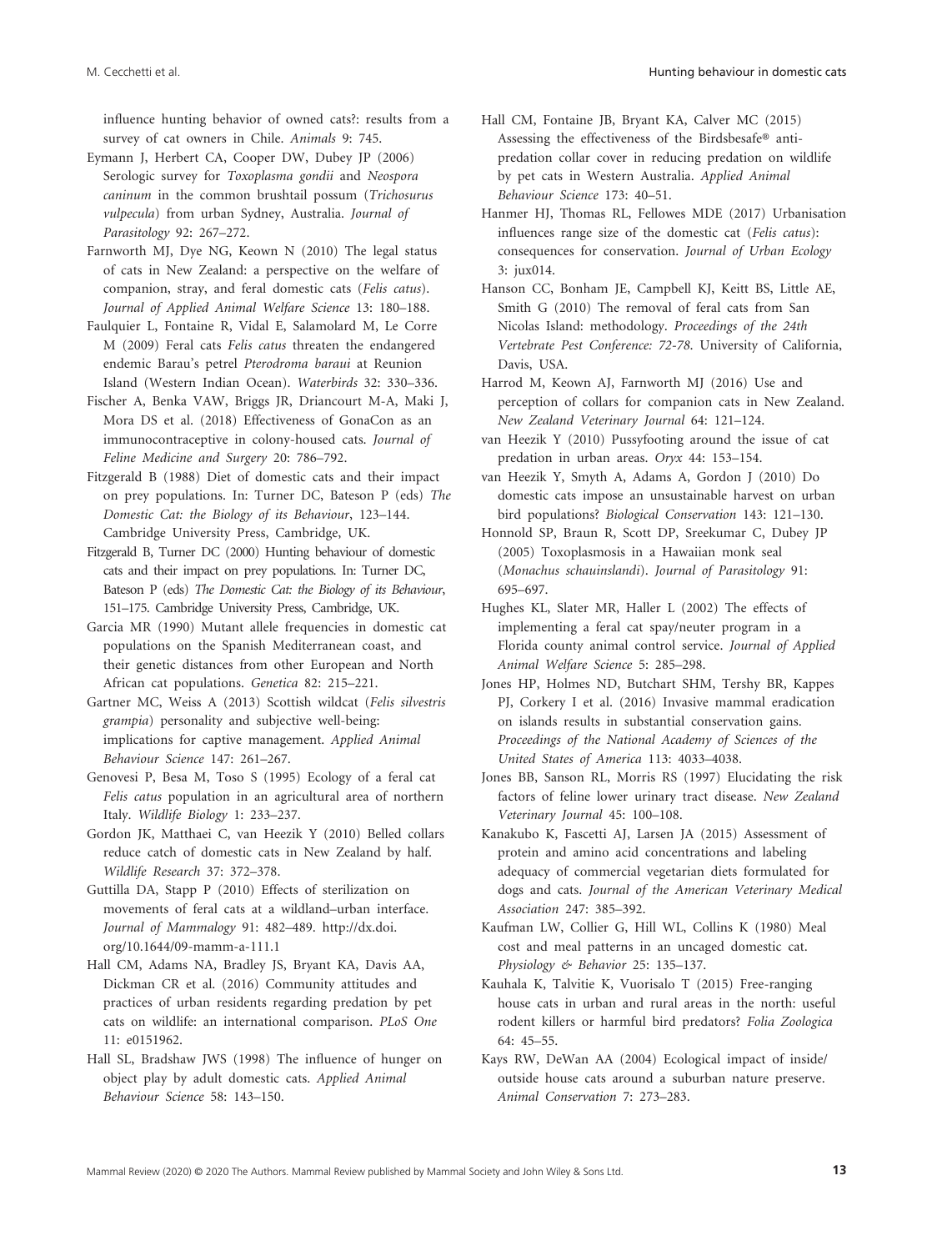- Keitt BS, Wilcox C, Tershy BR, Croll DA, Donlan CJ (2002) The effect of feral cats on the population viability of black-vented shearwaters (*Puffinus opisthomelas*) on Natividad Island, Mexico. *Animal Conservation* 5: 217–223.
- Krauze-Gryz D, Żmihorski M, Gryz J (2017) Annual variation in prey composition of domestic cats in rural and urban environment. *Urban Ecosystems* 20: 945–952.
- Kuo ZY (1930) The genesis of cat's responses to the rat. *Journal of Comparative Psychology* 11: 1–36.
- Levy JK, Friary JA, Miller LA, Tucker SJ, Fagerstone KA (2011) Long-term fertility control in female cats with GonaCon™, a GnRH immunocontraceptive. *Theriogenology* 76: 1517–1525.
- Levy JK, Gale DW, Gale LA (2003) Evaluation of the effect of a long-term trap-neuter-return and adoption program on a free-roaming cat population. *Journal of the American Veterinary Medical Association* 222: 42–46.
- Levy JK, Isaza NM, Scott KC (2014) Effect of high-impact targeted trap-neuter-return and adoption of community cats on cat intake to a shelter. *Veterinary Journal* 201: 269–274.
- Leyhausen P, Krumbach T, Kukenthal W (1956) Das Verhalten der Katzen (Felidae). *Handbuch der Zoologie* 8: 1–34.
- Linklater WL, Farnworth MJ, van Heezik Y, Stafford KJ, MacDonald EA (2019) Prioritizing cat-owner behaviors for a campaign to reduce wildlife depredation. *Conservation Science and Practice* 1: e29.
- Litchfield CA, Quinton G, Tindle H, Chiera B, Kikillus KH, Roetman P (2017) The 'Feline Five': an exploration of personality in pet cats (*Felis catus*). *PLoS One* 12: e0183455.
- Longcore T, Rich C, Sullivan LM (2009) Critical assessment of claims regarding management of feral cats by trap– neuter–return. *Conservation Biology* 23: 887–894.
- Loss SR, Marra PP (2017) Population impacts of freeranging domestic cats on mainland vertebrates. *Frontiers in Ecology and the Environment* 15: 502–509.
- Loss SR, Will T, Longcore T, Marra PP (2018) Responding to misinformation and criticisms regarding United States cat predation estimates. *Biological Invasions* 20: 3385–3396.
- Loss SR, Will T, Marra PP (2013) The impact of freeranging domestic cats on wildlife of the United States. *Nature Communications* 4: 1396.
- Lowe SE, Bradshaw JWS (2001) Ontogeny of individuality in the domestic cat in the home environment. *Animal Behaviour* 61: 231–237.
- Loyd KAT, Hernandez SM (2012) Public perceptions of domestic cats and preferences for feral cat management in the southeastern United States. *Anthrozoös* 25: 337–351.

Loyd KAT, Hernandez SM, Carroll JP, Abernathy KJ, Marshall GJ (2013) Quantifying free-roaming domestic cat predation using animal-borne video cameras. *Biological Conservation* 160: 183–189.

- Macdonald ML, Rogers QR, Morris JG (1984) Nutrition of the domestic cat, a mammalian carnivore. *Annual Review of Nutrition* 4: 521–562.
- Marra PP, Santella C (2016) *Cat Wars: the Devastating Consequences of a Cuddly Killer*. Princeton University Press, Princeton, New Jersey, USA.
- McCarthy RJ, Levine SH, Reed JM (2013) Estimation of effectiveness of three methods of feral cat population control by use of a simulation model. *Journal of the American Veterinary Medical Association* 243: 502–511.
- McCune S (1995) The impact of paternity and early socialisation on the development of cats' behaviour to people and novel objects. *Applied Animal Behaviour Science* 45: 109–124.
- McCune S, McPherson JA, Bradshaw JWS (1995) Avoiding problems: the importance of socialisation. In: Robinson I (ed.) *The Waltham Book of Human-Animal Interaction*, 71–86. Pergamon, Oxford, UK.
- McGregor H, Legge S, Jones ME, Johnson CN (2015) Feral cats are better killers in open habitats, revealed by animal-borne video. *PLoS One* 10: e0133915.
- Medina FM, Bonnaud E, Vidal E, Tershy BR, Zavaleta ES, Donlan CJ, Keitt BS, Le Corre M, Horwath SV, Nogales M (2011) A global review of the impacts of invasive cats on island endangered vertebrates. *Global Change Biology* 17: 3503–3510.
- Medina FM, Nogales M (2008) A review on the impacts of feral cats (*Felis silvestris catus*) in the Canary Islands: implications for the conservation of its endangered fauna. *Biodiversity and Conservation* 18: 829–846.
- Medina FM, Nogales M, Farnworth MJ, Bonnaud E (2016) Human-cat relationship in an oceanic biosphere reserve: the case of La Palma Island, Canary Archipelago. *Journal for Nature Conservation* 34: 8–14.
- Metsers EM, Seddon PJ, van Heezik YM (2010) Catexclusion zones in rural and urban-fringe landscapes: how large would they have to be? *Wildlife Research* 37: 47–56.
- Møller AP, Erritzøe J (2000) Predation against birds with low immunocompetence. *Oecologia* 122: 500–504.
- Montague MJ, Li G, Gandolfi B, Khan R, Aken BL, Searle SMJ et al. (2014) Comparative analysis of the domestic cat genome reveals genetic signatures underlying feline biology and domestication. *Proceedings of the National Academy of Sciences of the United States of America* 111: 17230–17235.
- Morris JG (2001) Unique nutrient requirements of cats appear to be diet-induced evolutionary adaptations. *Recent Advances in Animal Nutrition in Australia* 13: 187–194.
- Moseby KE, Peacock DE, Read JL (2015) Catastrophic cat predation: a call for predator profiling in wildlife protection programs. *Biological Conservation* 191: 331–340.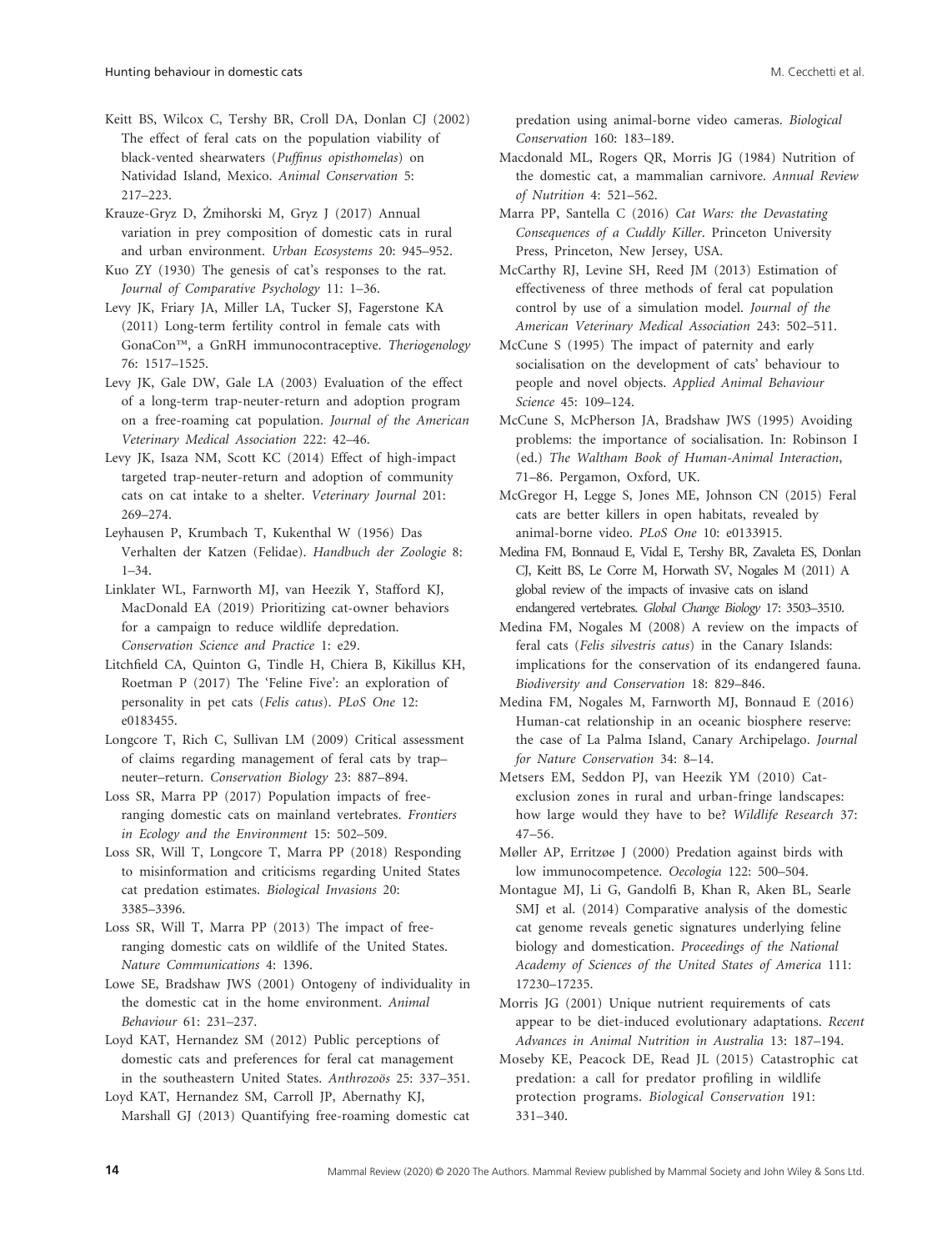Moseby KE, Read JL (2006) The efficacy of feral cat, fox and rabbit exclusion fence designs for threatened species protection. *Biological Conservation* 127: 429–437.

Mugford R (1977) External influences on the feeding of carnivores. In: Kare MR (ed.) *The Chemical Senses and Nutrition*, 25–50. Academic Press, New York, New York, USA.

Murphy EC, Eason CT, Hix S, MacMorran DB (2007) Developing a new toxin for potential control of feral cats, stoats, and wild dogs in New Zealand In: Witmer GW, Pitt WC, Fagerstone KA (eds) *Managing Vertebrate Invasive Species: Proceedings of an International Symposium*, 469-473. USDA/APHIS/WS, National Wildlife Research Center, Fort Collins, Colorado, USA.

Murphy BP, Woolley LA, Geyle HM, Legge SM, Palmer R, Dickman CR et al. (2019) Introduced cats (*Felis catus*) eating a continental fauna: the number of mammals killed in Australia. *Biological Conservation* 237: 28–40.

Nelson SH, Evans AD, Bradbury RB (2005) The efficacy of collar-mounted devices in reducing the rate of predation of wildlife by domestic cats. *Applied Animal Behaviour Science* 94: 273–285.

Newberry RC (1995) Environmental enrichment: Increasing the biological relevance of captive environments. *Applied Animal Behaviour Science* 44: 229–243.

Nogales M, Martin A, Tershy BR, Donlan CJ, Veitch D, Puerta N, Wood B, Alonso J (2004) A review of cat eradication on Islands. *Conservation Biology* 18: 310–319.

Nogales M, Medina FM (2009) Trophic ecology of feral cats (*Felis silvestris f. catus*) in the main environments of an oceanic archipelago (Canary Islands): an updated approach. *Mammalian Biology* 74: 169–181.

Nogales M, Vidal E, Medina FM, Bonnaud E, Tershy BR, Campbell KJ, Zavaleta ES (2013) Feral cats and biodiversity conservation: the urgent prioritization of island management. *BioScience* 63: 804–810.

Ottoni C, Van Neer W, De Cupere B, Daligault J, Guimaraes S, Peters J et al. (2017) The palaeogenetics of cat dispersal in the ancient world. *Nature Ecology & Evolution* 1: 0139.

Ozella L, Cecchetti M, Pessani D (2016) Diet of feral cats during the Scopoli's shearwater breeding season on Linosa Island, Mediterranean Sea. *Italian Journal of Zoology* 83: 589–599.

Palmas P, Jourdan H, Rigault F, Debar L, De Meringo H, Bourguet E et al. (2017) Feral cats threaten the outstanding endemic fauna of the New Caledonia biodiversity hotspot. *Biological Conservation* 214: 250–259.

Pavey CR, Eldridge SR, Heywood M (2008) Population dynamics and prey selection of native and introduced predators during a rodent outbreak in arid Australia. *Journal of Mammalogy* 89: 674–683.

Pemberton C, Ruxton GD (2019) Birdsbesafe® collar cover reduces bird predation by domestic cats (*Felis catus*). *Journal of Zoology* 310: 106–109.

Pontier D, Rioux N, Heizmann A (1995) Evidence of selection on the orange allele in the domestic cat *Felis catus*: the role of social structure. *Oikos* 73: 299–308.

Rayner MJ, Hauber ME, Imber MJ, Stamp RK, Clout MN (2007) Spatial heterogeneity of mesopredator release within an oceanic island system. *Proceedings of the National Academy of Sciences of the United States of America* 104: 20862–20865.

Robertson SA (2008) A review of feral cat control. *Journal of Feline Medicine and Surgery* 10: 366–375.

Rocamora G, Henriette E (2015) *Invasive Alien Species in Seychelles*. Biotope Editions, University of Seychelles, Seychelles.

Rogers QR, Morris JG (1980) Why does the cat require a high protein diet? In: Anderson RS (ed.) *Nutrition of the Dog and Cat*, 45–66. Pergamon Press, Oxford, UK.

Rogers QR, Morris JG, Freeland RA (1977) Lack of hepatic enzymatic adaptation to low and high levels of dietary protein in the adult cat. *Enzyme* 22: 348–356.

Russell JC, Jones HP, Armstrong DP, Courchamp F, Kappes PJ, Seddon PJ et al. (2016) Importance of lethal control of invasive predators for island conservation. *Conservation Biology* 30: 670–672.

Ruxton GD, Thomas S, Wright JW (2002) Bells reduce predation of wildlife by domestic cats (*Felis catus*). *Journal of Zoology* 256: 81–83.

Schmidt PM, Swannack TM, Lopez RR, Slater MR (2009) Evaluation of euthanasia and trap–neuter–return (TNR) programs in managing free-roaming cat populations. *Wildlife Research* 36: 117–125.

Scrimgeour J, Beath A, Swanney M (2012) Cat predation of short-tailed bats (*Mystacina tuberculata rhyocobia*) in Rangataua Forest, Mount Ruapehu, central North Island, New Zealand. *New Zealand Journal of Zoology* 39: 257–260.

Serpell JA (2014) Domestication and history of the cat. In: Turner DC, Bateson P (eds) *The Domestic Cat: the Biology of its Behaviour*, 83–100. Cambridge University Press, Cambridge, UK.

Silva-Rodriguez EA, Sieving KE (2011) Influence of care of domestic carnivores on their predation on vertebrates. *Conservation Biology* 25: 808–815.

Simonsen HB, Thordal-Christensen Å, Ockens N (1981) Carbon monoxide and carbon dioxide euthanasia of cats: duration and animal behaviour. *British Veterinary Journal* 137: 274–278.

Sims V, Evans KL, Newson SE, Tratalos JA, Gaston KJ (2008) Avian assemblage structure and domestic cat densities in urban environments. *Diversity and Distributions* 14: 387–399.

Sparkes AH, Bessant C, Cope K, Ellis SL, Finka L, Halls V et al. (2013) ISFM guidelines on population management and welfare of unowned domestic cats (*Felis catus*). *Journal of Feline Medicine and Surgery* 15: 811–817.